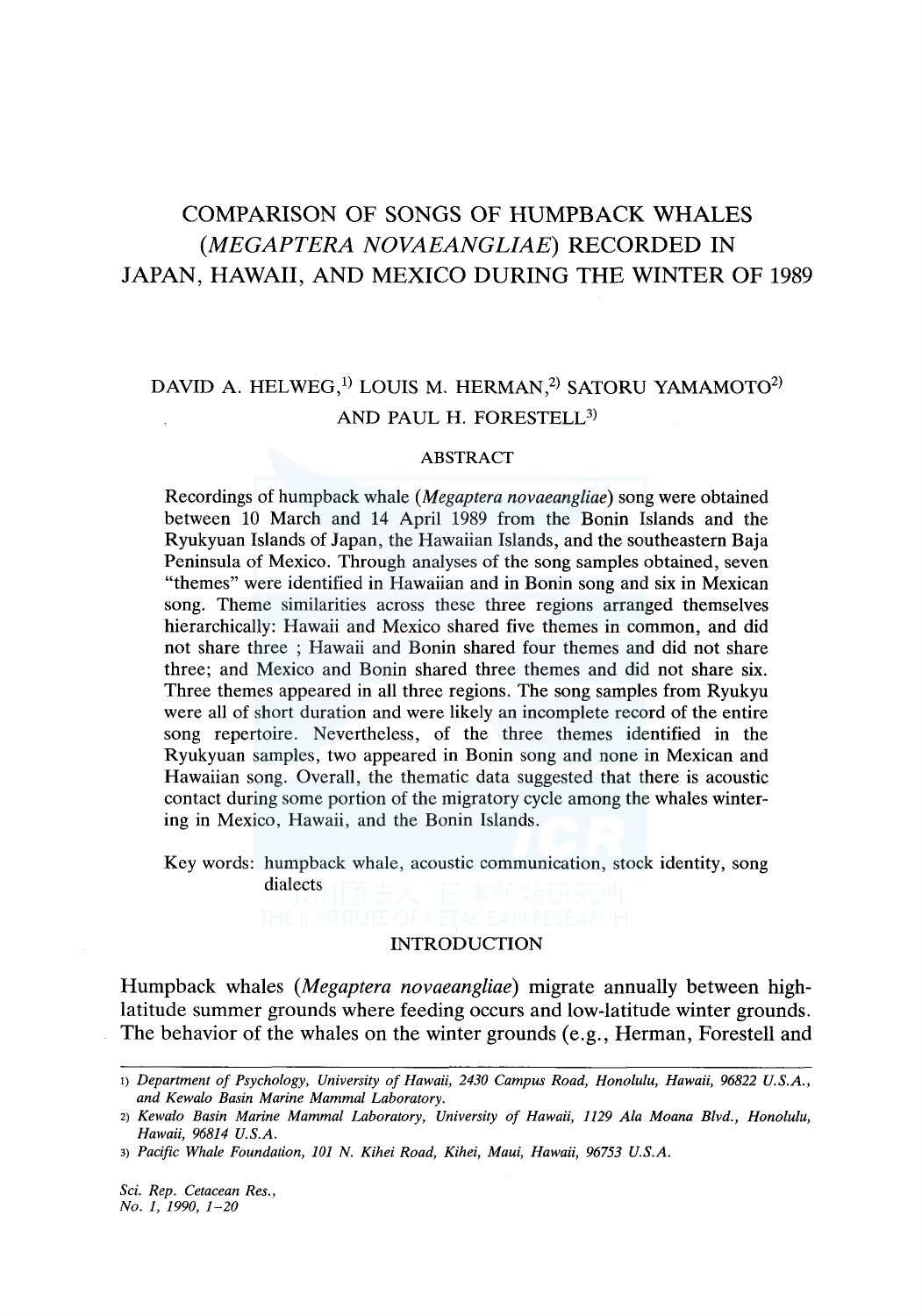Antinoja, 1980; Tyack, 1981; Darling, Gibson and Silber, 1983; Glockner and Venus, 1983; Baker and Herman, 1984) and their reproductive physiology during the winter months (Chittleborough, 1955, 1958, 1965) suggest that reproductive activities are predominant during the winter season.

Humpback whales produce a complex vocalization first characterized as "song" by Payne and McVay (1971). Singing peaks during the winter months (Winn and Winn, 1978; Thompson and Friedl, 1982; Helweg, 1989), although it has been reported occasionally late in the fall on the feeding grounds (Matilla, Guinee and Mayo, 1987; Mcsweeney, Chu, Dolphin and Guinee, 1989) and along migratory pathways (Tyack and Whitehead, 1983; Kaufman and Jenkins, 1985). The singing whales that have been sexed have proven to be male (Winn, Bischoff and Taruski, 1973; Glockner, 1983). The correlation of song production and seasonal gonadal activity suggests that song plays a role in the mating system, although that role is not yet established (cf. Tyack, 1981, 1983; Baker and Herman, 1984; Mobley, Herman and Frankel, 1988).

Humpback song is dynamic; songs in a given geographical region change during the course of each winter season, yet at any given time singers within the region appear to converge on the same or nearly the same rendition (Winn and Winn, 1978; Guinee, Chu and Dorsey, 1983; Payne, Tyack and Payne, 1983; Payne and Payne, 1985). The function of the seasonal changes in song and of the convergence of most singers on the current rendition remain speculative ( cf. Winn and Winn, 1978; Frumhoff, 1983; Payne and Guinee, 1983; Payne *et al.,*  1983; Payne and Payne, 1985; Chu and Harcourt, 1986).

Previous studies have found substantial song differences between geographically isolated stocks of humpbacks in separate oceans: in particular, the North Atlantic, North Pacific, and South Pacific Oceans (Winn, Thompson, Cummings, Hains, Hudnall, Hays and Steiner, 1981; Payne and Guinee, 1983; Kaufman and Jenkins, 1985). Similarities in the songs of whales in different wintering areas within an ocean have also been found (Winn and Winn, 1978; Payne and Guinee, 1983). These authors have suggested that whales in different wintering areas singing the same rendition of song must be in acoustic contact during some portion of their annual cycle when song is produced. Contact may occur in the summer feeding grounds, during migration, through visits to more than one wintering ground during a season by some whales, and through visits to different wintering grounds in different seasons by some whales.

Payne and Guinee (1983) found that humpback songs recorded at about the same time near Maui in the Hawaiian lsalands and at Isla Socorro off the west coast of Mexico were similar to each other, suggesting that the whales in these two areas may constitute one stock. In this paper, we extend the North Pacific analysis by comparing songs recorded at about the same time in Hawaii, Mexico, and Japan.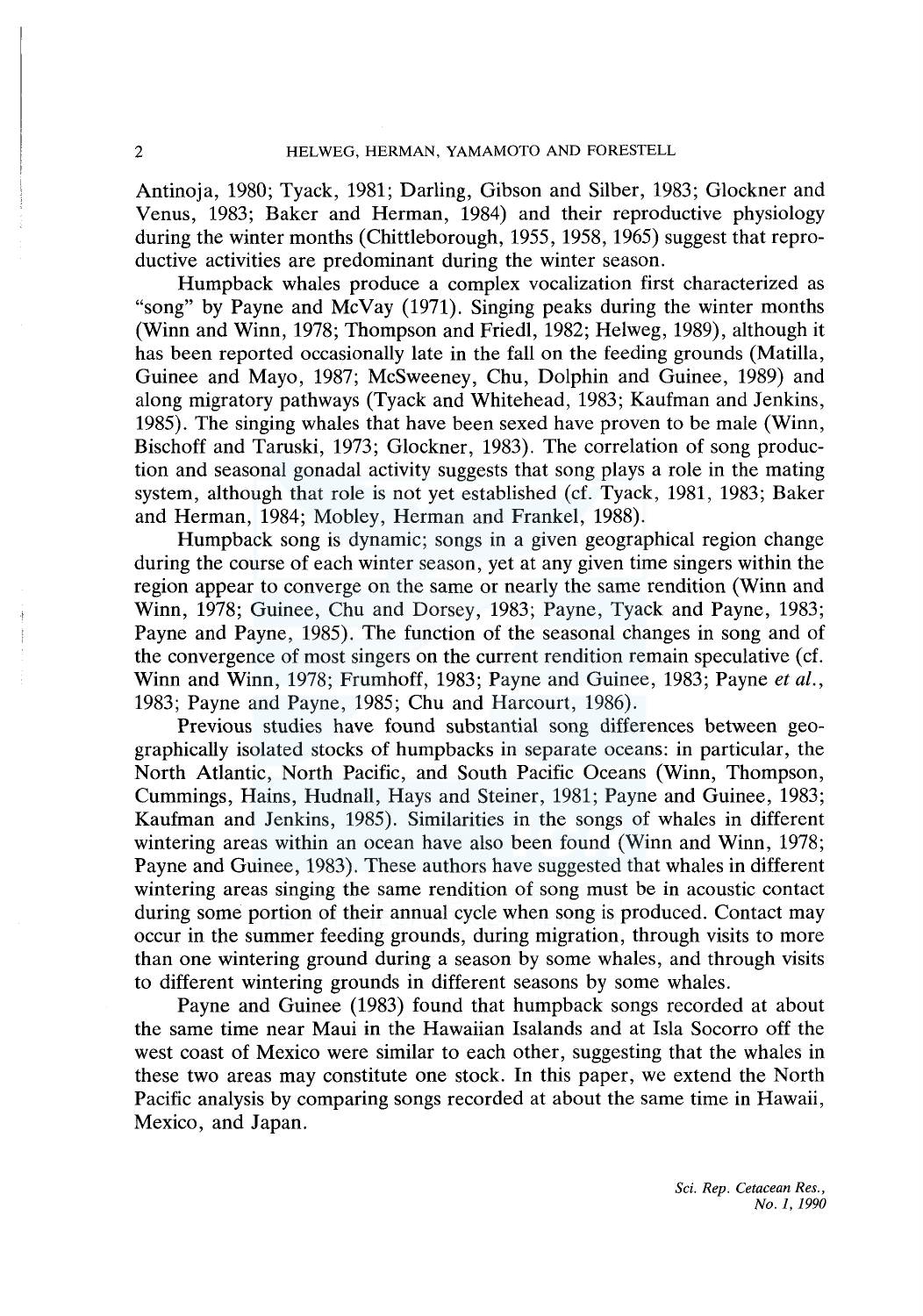

Fig. 1. The North Pacific Ocean, showing documented summer feeding sites for humpback whales from the western Gulf of Alaska through to southeast Alaska and the Farallon Islands (see text). Additionally shown are the locations of the four wintering areas from which songs were obtained in Mexico, the Hawaiian Islands, the Bonin Islands, and the Ryukyuan Islands.

## *The stocks of humpbacks in the North Pacific Ocean*

Fig. 1 shows areas of seasonal aggregations of humpback whales in the North Pacific Ocean and neighboring waters. Five summer feeding sites have been documented in the central and eastern North Pacific (Baker, Herman, Perry, Lawton, Straley, Wolman, Kaufman, Winn, Hall, Reinke and Ostman, 1986): the Farallon Islands, southeast Alaska, Yakutat Bay, Prince William Sound, and the western Gulf of Alaska. Photographic identifications have revealed that individual whales tend to return to the same feeding site each year (Darling and Jurasz, 1983; Darling and Mcsweeney, 1985; Baker *et al.,* 1986), resulting in an apparent segregation of feeding stocks. The historical feeding range of humpback whales extended beyond the western Gulf of Alaska through the Aleutian Islands and northward into the Bering and Chukchi Seas, as well as into the Okhotsk Sea and along the Kamchatka Peninsula (Kellogg, 1929; Nishiwaki, 1966; Tomilin, 1967; Nikulin, 1969; Nemoto, 1978; Rice, 1978). The degree of current use of these areas is not known.

Three primary winter aggregations have been identified. One is located in Mexican waters around the Baja Peninsula, Gulf of California, and Islas de Revillagigedo (Urban and Aguayo, 1987). A second, reportedly larger, aggregation forms around the waters of the main Hawaiian Islands (Herman and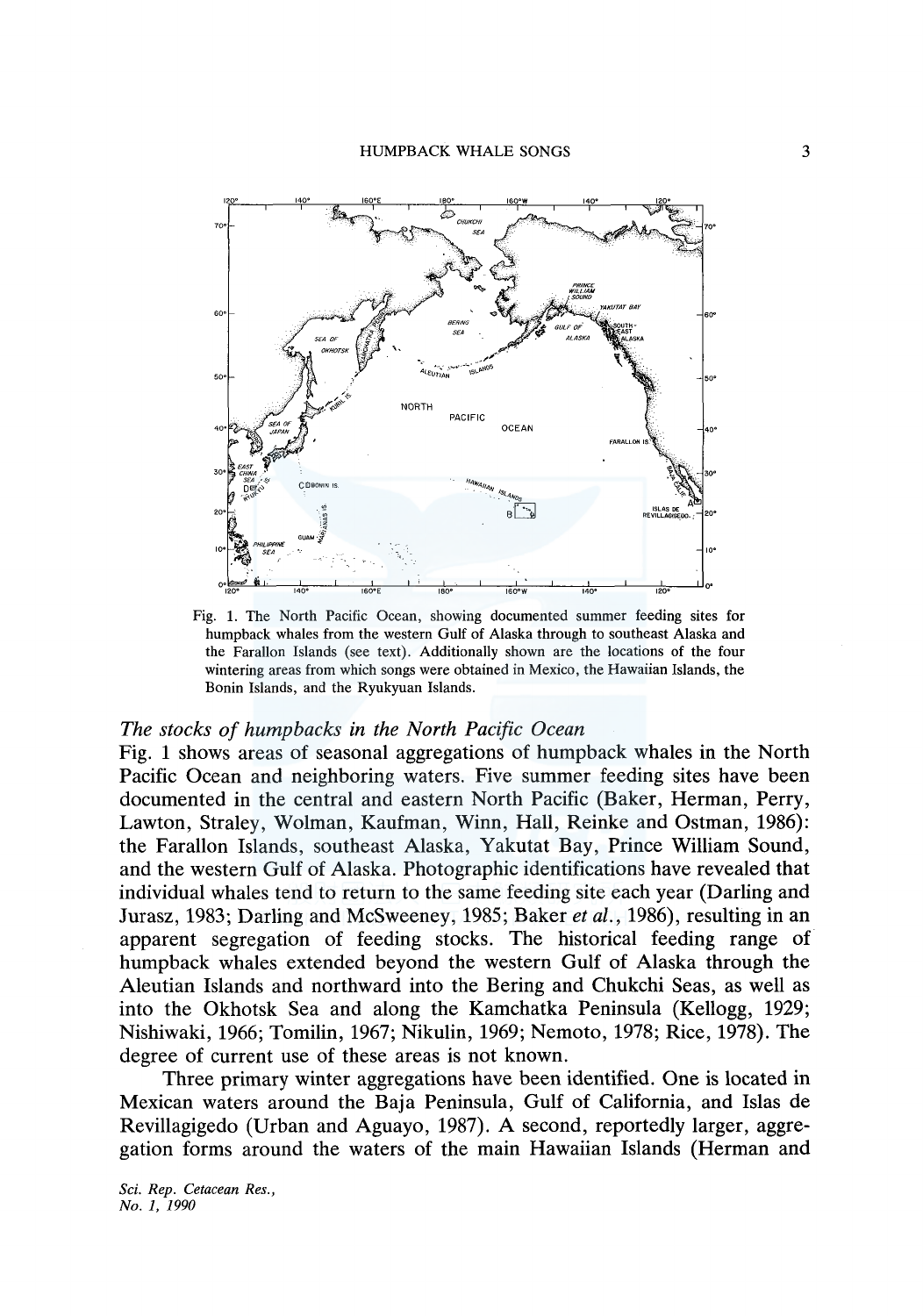Antinoja, 1977; Herman *et al.,* 1980; Baker and Herman, 1981; Darling and Jurasz, 1983). A third wintering ground was traditionally located south of Japan, among the Bonin, Ryukyuan, and Marianas Islands (Townsend, 1935; Dawbin, 1966; Nishiwaki, 1959, 1960, 1962, 1966; Tomilin, 1967; Nikulin, 1969). The western population was greatly reduced by commercial whaling (Tomilin, 1967), and was unaccounted for as late as 1984 (Johnson and Wolman, 1984). Recent sightings indicate, however, that humpback whales are returning to the Bonin and Ryukyuan winter grounds.

Exchange among the wintering grounds *between* seasons has been documented for Hawaiian and Mexican whales, although it appears to be a relatively rare occurrence (Baker *et al.,* 1986; Darling and Jurasz, 1983; Darling and Mcsweeney, 1985). Travel between Mexico and Hawaii *within* a season has been reported only once thus far, using photographic data from several laboratories and the archival laser disc records of the National Marine Mammal Laboratory.<sup>1)</sup> There are, as yet, few photographic records of humpback whales from Japanese waters, but it seems likely that the between- or within-season exchange between Hawaii and Japan would be no more frequent than that observed between Hawaii and Mexico.

## *Humpback whale song*

Payne and McVay (1971) contended that the long, complex, vocalizations of the humpback whale in or near the winter grounds could be classified as "song" according to a definition of song as a series of sounds repeated in a recognizable sequence or pattern in time (Broughton, 1963). Payne and McVay (1971) and Payne *et al.* (1983) further described the hierarchical organization of humpback whale song: at the lowest level were discrete notes, or units, defined as "the shortest sounds in the song which seem continuous to the human ear" (Payne *et al.,* 1983, p. 15); small repeated groups of units were organized into phrases, often consisting of two subphrases, each containing repeated sounds; groups of phrases made up a theme; and, finally, the song itself was "a series of different themes given in a predictable order" (Payne *et al.,* 1983, p. 17). A song typically may last for perhaps 8 to 12 minutes. Successive songs sung without pause constituted a song session.

Transitional phrases may occur at the junction between themes (Payne, *et al.,* 1983). These transitions are often composed of the first subphrase of the preceding phrase and the second subphrase of the following phrase (Frumhoff,

*<sup>1)</sup> Identification of a single humpback whale traversing from Mexico to Hawaii during the 1986 winter season was made by the National Marine Mammal Laboratory, Seattle, using their computer photographic identification system and photographic records from Mexico in 1986 supplied by the Universidad Autonoma de Mexico, and records from Hawaii for that same year, supplied by the Pacific Whale Foundation. Additionally, the same whale was photo-identified in previous years in Hawaii by the Kewalo Basin Mammal Laboratory, by the Center for Whale Studies, and by the West Coast Whale Research Foundation.*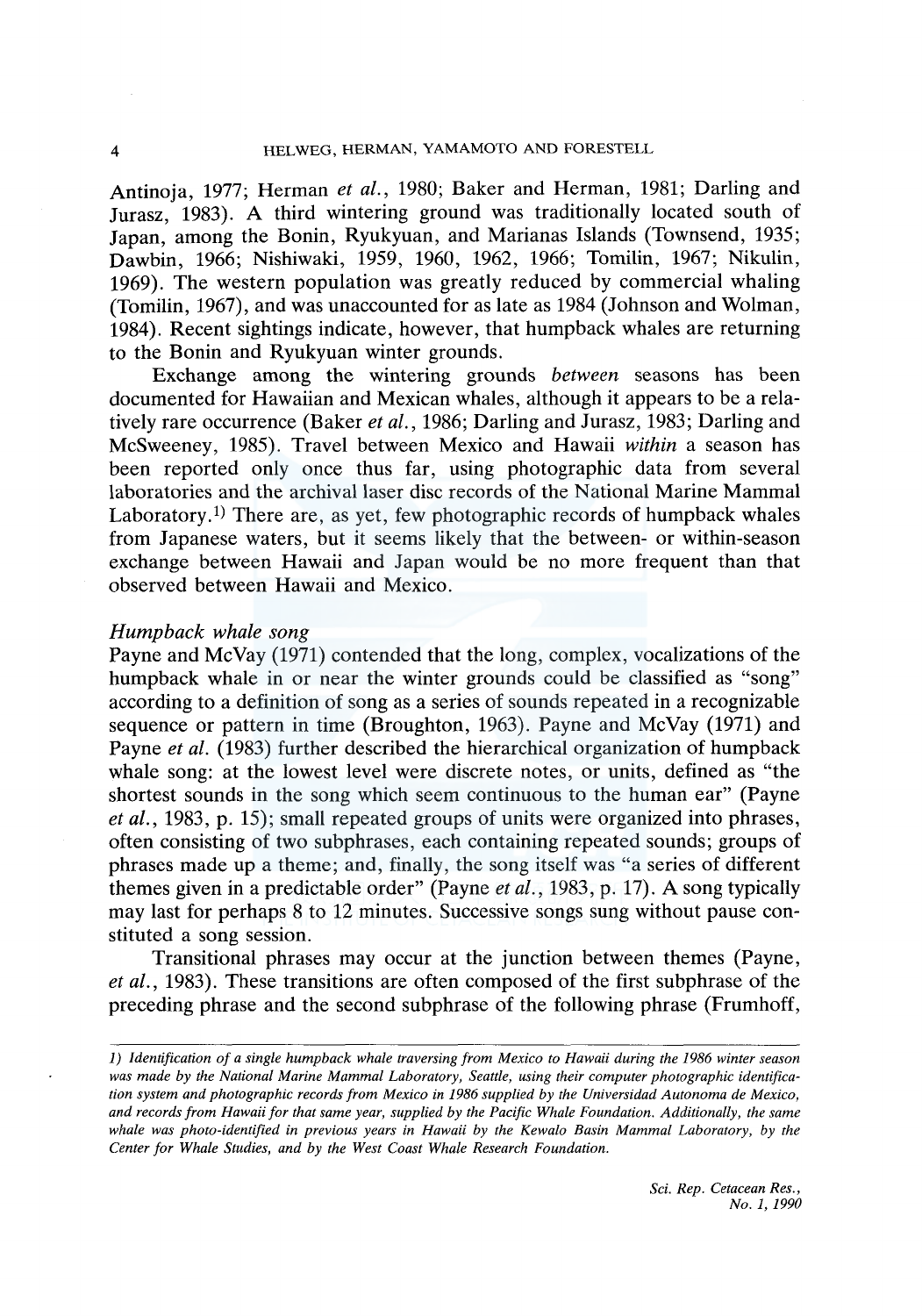1983). Phrases within a theme may vary in the repetition rate of the subphrases or of the units (Payne and McVay, 1971; Payne, 1978).

The singing whale is most often alone (Winn and Winn, 1978; Tyack, 1981). The whale may remain submerged in a particular small area for long periods, surfacing at intervals of perhaps 8 to 15 min and then diving again after a short respiratory bout. Swimming while singing has been reported occasionally, as has singing in the company of other whales (Tyack, 1981; Baker and Herman, 1984; Frankel, Clark, Herman, Gabriele, Hoffhines, Freeman and Patterson, 1989). During some years of our observations in Hawaii, surfacing could be predicted by a series of "ratcheting" sounds, apparently similar to those described by Winn and Winn (1978) as preceding surfacing of North Atlantic humpback whales in the winter grounds near Puerto Rico. The ratchet sounds we have observed during 1987 to 1989 had a creaking, staccato character, and were usually followed by one or more short, higher frequency "whines". There is commonly a marked attenuation of sound prior to and during surfacing.

Source levels for humpback song are relatively loud, on the order of 155 dB (re 1  $\mu$ Pa at 1 m) (Levenson, 1972). Payne and Guinee (1983) argued, however, that humpback song can probably be heard by other whales only at distances of less than 20 km, based on the model of sound propagation developed by Payne and Webb (1971). Winn and Winn (1978) reported hearing humpback whale song on listening hydrophones at a distance as great as 32 km and Frankel *et al.,* (1989), using a three-element hydrophone array, have located some singing whales at distances estimated as 20 km. These various theories and data suggest that acoustic contact between humpback whales, for song vocalizations, is probably limited to relatively short ranges of, say, less than 40 km.

## MATERIALS AND METHODS

Because humpback whale song may change to varying degrees over the course of a winter season, we chose to compare songs obtained at roughly comparable points in time from the different geographic regions. Table 1 lists the locations and dates within the Mexican, Hawaiian and Japanese regions from which our 1989 song samples were obtained, and gives the duration of each sample. Fig. 2 provides detailed maps of the specific location from which song samples were obtained within each region. Song samples were obtained in Mexico on March 10 and 11; in Hawaii on March 12 and 15, and on April 4; in the Ryukyuan Islands on March 19, 22 and 23 March; and in the Bonin Islands on April 14. Thus, with the exception of the Bonin songs and one Hawaii song, samples of song were available within the 3-week interval from March 10 to March 24. Earlier (1979) comparisons of Mexican and Hawaiian song (Payne and Guinee, 1983) were similarly based on recordings made in the month of March. The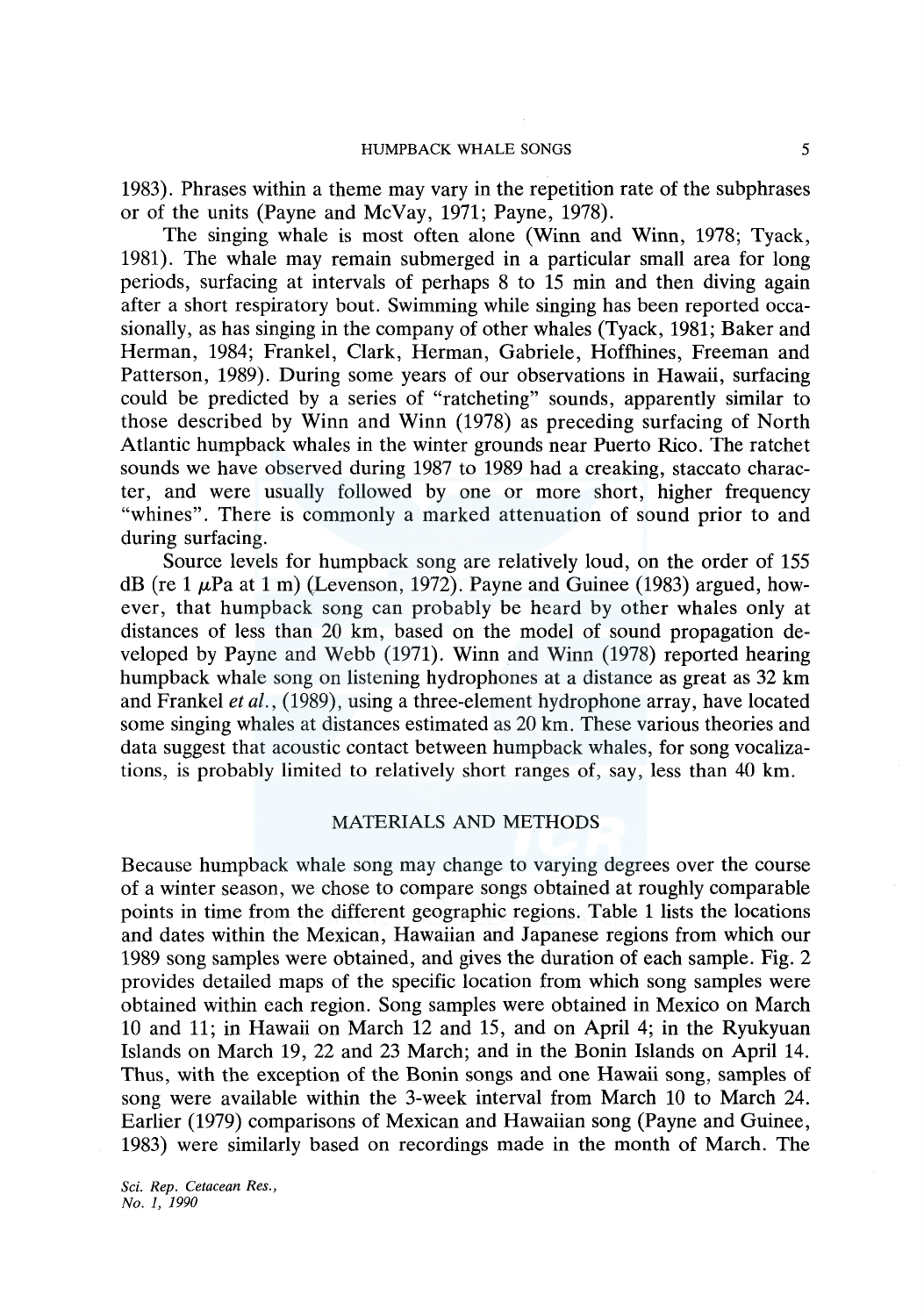

Fig. 2. Details of the study regions from which recordings were made. Each corresponds to an inset box on Fig. 1 but is not identical to the area delimited by the box in Fig. 1. The specific recording sites are shown in boxes and correspond to the locations given in Table 1. The dotted lines indicate the 200m isobath.

| TABLE 1. DATES. LOCATIONS AND DURATIONS OF 1989 HUMPBACK WHALE SONG |  |  |
|---------------------------------------------------------------------|--|--|
| SAMPLES, AND THE RESEARCH GROUP PROVIDING EACH SAMPLE.              |  |  |

| Date     | Region (location)     | Duration<br>(min:sec) | Code           | Group           |  |  |  |  |
|----------|-----------------------|-----------------------|----------------|-----------------|--|--|--|--|
| 10 March | Mexico (Gorda Bank)   | 5:13                  | <b>MEX310A</b> | <b>CWR: UNA</b> |  |  |  |  |
| 10 March | Mexico (Gorda Bank)   | 20:20                 | <b>MEX310B</b> | CWR; UNA        |  |  |  |  |
| 11 March | Mexico (Gorda Bank)   | 27:05                 | <b>MEX311</b>  | <b>CWR: UNA</b> |  |  |  |  |
| 12 March | Hawaii (South Kohala) | 30:00                 | HI312          | <b>KBMML</b>    |  |  |  |  |
| 15 March | Hawaii (South Kohala) | 26:24                 | HI315          | <b>KBMML</b>    |  |  |  |  |
| 4 April  | Hawaii (Maalaea)      | 31:20                 | HI404          | <b>PWF</b>      |  |  |  |  |
| 19 March | Ryukyu (Otoko Iwa)    | 4:57                  | <b>RYU319</b>  | TA: TN          |  |  |  |  |
| 22 March | Ryukyu (Kuba)         | 2:23                  | <b>RYU322</b>  | TA; TN          |  |  |  |  |
| 23 March | Ryukyu (Yakabi)       | 2:56                  | <b>RYU323</b>  | TA: TN          |  |  |  |  |
| 14 April | Bonin (South Island)  | 32:09                 | <b>BON414A</b> | <b>PWF</b>      |  |  |  |  |
| 14 April | Bonin (Takojima)      | 18:00                 | <b>BON414B</b> | <b>PWF</b>      |  |  |  |  |

Group codes: CWR = Center for Whale Research; UNA = Universidad Nacional Autononoma de Mexico; KBMML = Kewalo Basin Marine Mammal Laboratory; PWF = Pacific Whale Foundation; TA = Toba Aquarium; TN = Tsuneo Nakamura (Volvox).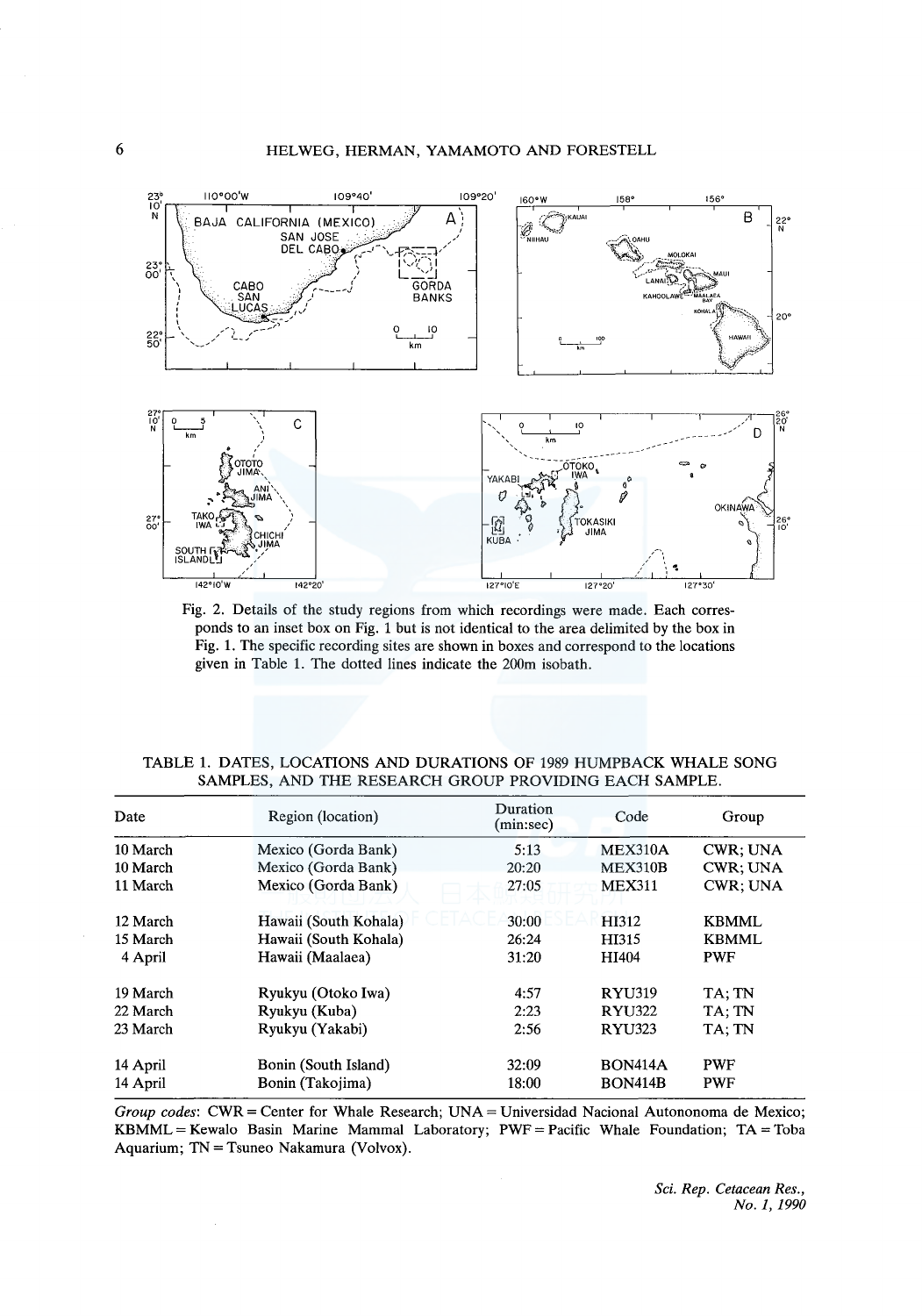hydrophones and recording equipment used by the various research groups to obtain the 1989 songs varied, but reportedly all systems had frequency responses flat from 50 Hz to at least 10,000 Hz.

The samples from Hawaii and the Bonin Islands contain full songs without interruption. Although the Mexican song samples were interrupted at several points when the research group pursued fluke photography as the singers surfaced, two of the song sessions are long enough *(ea.* 20 to 27 min) to make it likely that all sounds made by the whales are represented in the song samples (K. Balcomb, pers. comm.). The three samples from Ryukyu were all of short duration, but one (RYU319) does contain a cycle of themes that returns beyond the "starting" theme.

Sonograms of representative phrases from each theme, as well as of "atypical" transitional phrases, were made on a Kay (Series 7800) SonoGraph. Previously published sonograms of humpback song have typically limited the upper frequency to 2.0 kHz (Payne and McVay, 1971), or 2.5 kHz, and have provided tracings only of the fundamental frequency (e.g., Frumhoff, 1983; McSweeney *et al.,* 1989; Payne and Guinee, 1983; Payne *et al.,* 1983). We chose instead an upper frequency limit of 4 kHz (using an effective bandwidth of 150 Hz) because several subphrases had fundamental frequencies close to or above 2.5 kHz, and a great deal of sound energy lay in harmonics. The harmonic structure of the songs proved helpful in discriminating similarities and differences between phrases.

The obtained sonograms were used to identify units, subphrases, phrases and themes. There was some variation in the repetition rate of subphrases within phrases, and phrases within themes, but this variation occurred both within and between songs. The variation was ascribed to idiosyncrasies of particular whales rather than to a group characteristic and was not taken into consideration in the analyses of similarties and differences across regions.

Using HI315 (Table 1) as the reference song, the first theme following the surface ratchet was labelled A. This is the same criterion as used by Winn and Winn  $(1978)$  in their song analyses. Successive themes were labelled B, C, D... etc. The ratcheting sound appeared in the songs from the island of Hawaii (HI312 and HI315) and in the Bonin songs, but not in the Mexican or Ryukyuan song, nor the Hawaiian sample from Maui (HI404). The A theme was then searched for in the songs from Mexico and succeeding themes from that region were identified according to the labels used for HI315, or were given new labels if they did not appear in the Hawaii song. The Bonin themes were then analyzed using the labels identified in the Hawaiian and Mexican songs, with new labels added as needed. Finally, the Ryukyuan themes were analyzed using the labels available from the previous three regions, with one new label necessary in this last step. These procedures allowed for a comparison of theme sequences as well as theme differences.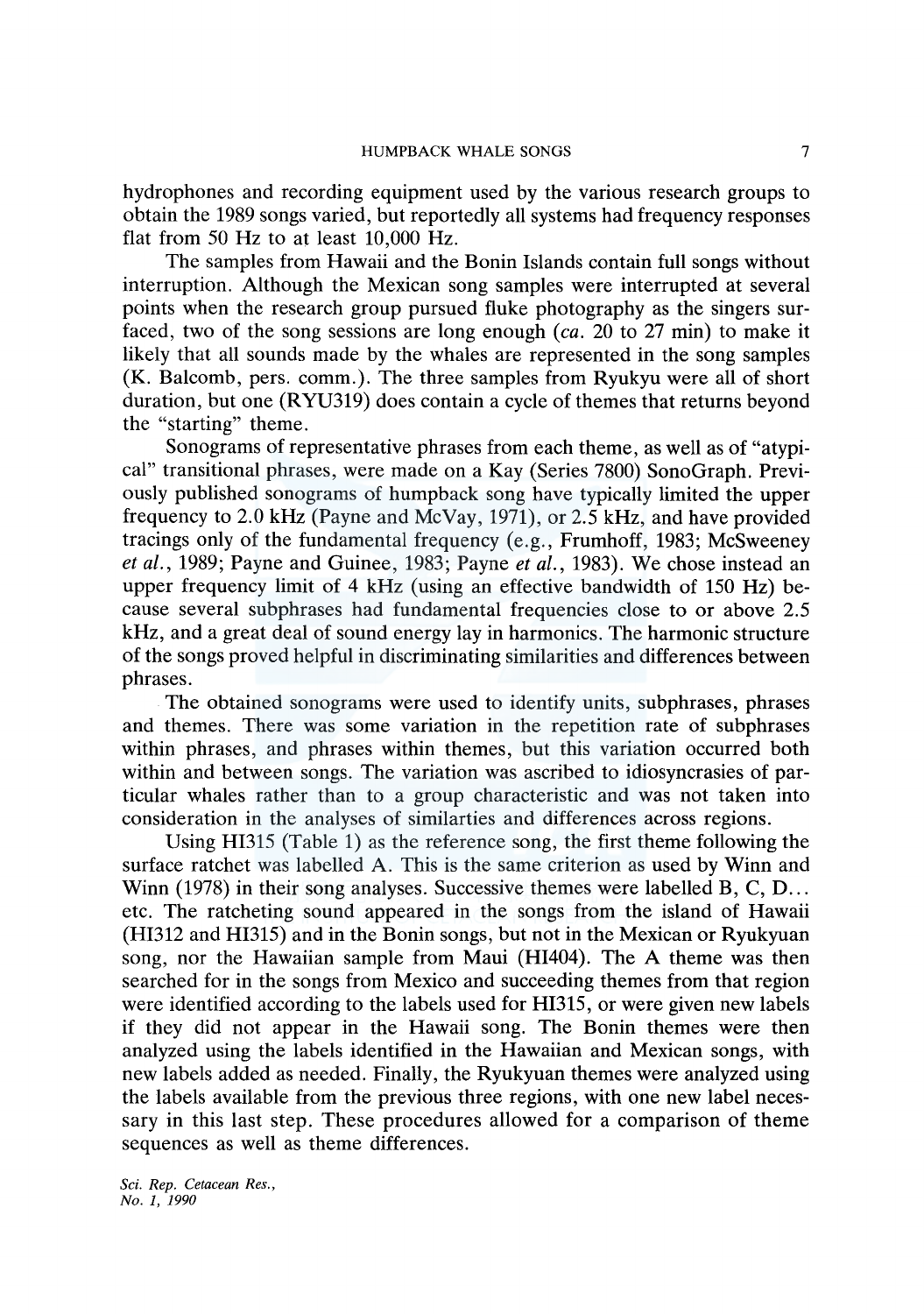| Theme                      | Hawaii | Mexico | Bonin | Ryukyu |
|----------------------------|--------|--------|-------|--------|
| Α                          | v      | X      | X     |        |
| в                          | x      | X      |       |        |
| $\sqrt{ }$                 | 7      |        |       |        |
| D                          | v      | х      | X     |        |
| $\frac{E}{F}$ <sup>1</sup> | v<br>л | x      | 7     |        |
|                            | v      |        | X     |        |
| G                          | x      | X      |       |        |
| Н                          |        | Х      |       |        |
|                            |        |        | x     | X      |
|                            |        |        |       | X      |
|                            |        |        | X     |        |
| L                          |        |        |       | X      |

TABLE 2. SHARED AND UNIQUE SONG THEMES

t) Ratchet sound.

#### RESULTS

## *Comparison of themes across regions*

Themes from all of the song samples available in a region (Table 1) were combined to identify the themes present in that region, as shown in Table 2. A total of 12 different themes (A-L) were identified across the four regions. Hawaiian and Bonin song each contained seven themes and Mexican song six. Ryukyuan song contained only three themes but, as was noted, all song samples were of short duration.

The data yielded a hierarchy of theme similarities across regions: Hawaii and Mexico shared five themes and did not share three; Hawaii and Bonin shared four and did not share three; Mexico and Bonin shared three and did not share six; and Bonin and Ryukyu shared two and did not share six. The themes present in Ryukyuan song did not overlap with any present in Hawaiian or Mexican song. Three themes (A, D, and E) were common to Hawaiian, Mexican and Bonin song; those three are referred to here as "pan-Pacific" themes.

Fig. 3 shows sonographic records of these three pan-Pacific themes. The versions from the various regions appear very similar. Frumhoff (1983, p.83) defined "fundamental" themes as those "present in all songs of a least 90% of the song sessions recorded in both that season and at least one contiguous season." Whether the pan-Pacific themes can be termed "fundamental" in Frumhoff's sense must await data from additional seasons and from additional recordings.

The finding that no Ryukyuan theme appeared in the Hawaiian or Mexican samples, and vice-versa, suggests that the whales visiting the Ryukyuan Islands may be acoustically isolated from those visiting Hawaii or Mexico. At the same time, the very short and likely incomplete song records from the Ryukyuan Islands, the presence of two of three Ryukyuan themes in Bonin song, and the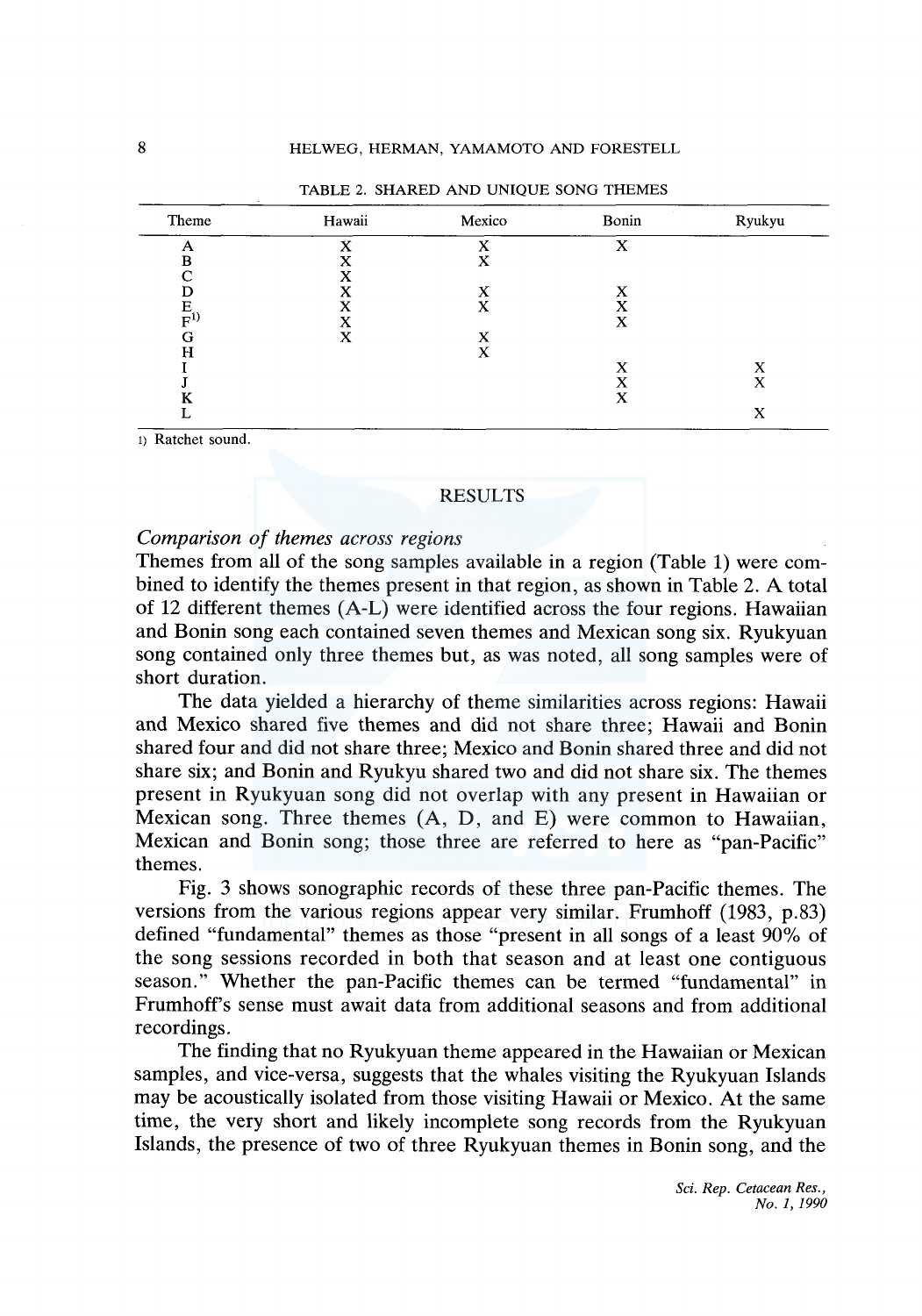



partial overlap of Bonin with Hawaiian and Mexican song, weakens any case for acoustic isolation.

Fig. 4 shows sonographic records of the four themes (B, C, G and H) present in Hawaiian and/or Mexican song, but not in songs from the western Pacific. Hawaiian and Mexican song share two of these themes (B and G). Mexican song contains the unique theme H and Hawaiian song the unique theme C.

Fig. 5 shows theme F, the surface-ratchet sound, present in Hawaiian and Bonin song but not in Mexican or Ryukyuan song. As we noted earlier, the ratchet sound reliably predicted the surfacing of a singing whale in the Hawaiian songs of 1989, as well as in songs of 1988. A ratcheting sound was also reported by Winn and Winn (1978) as preceding surfacing of singing whales in the Puerto Rico Silver Bank region. Sonograms available in Winn and Winn (1978) suggest a similarity of the North Atlantic ratchet to the North Pacific sound, but it is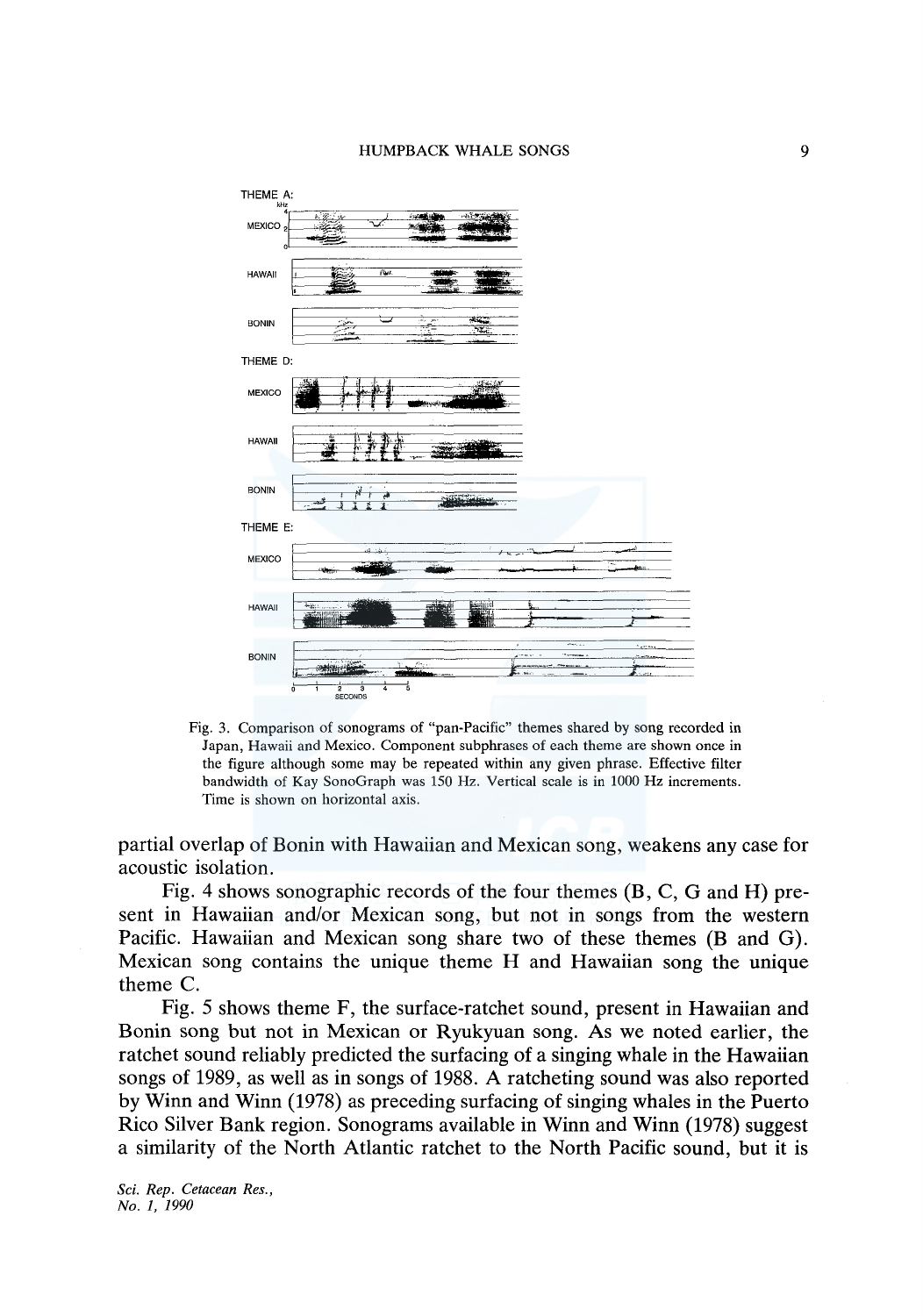

Fig. 4. Sonograms of themes found in Mexican or Hawaiian song, or both, but not pre· sent in song from Japan, prepared as in Fig. 3.



Fig. 5. Sonograms of theme F, the "surface ratchet," common to Hawaiian and Bonin song, but not present in song from Mexico or Ryukyu, prepared as in Fig. 3.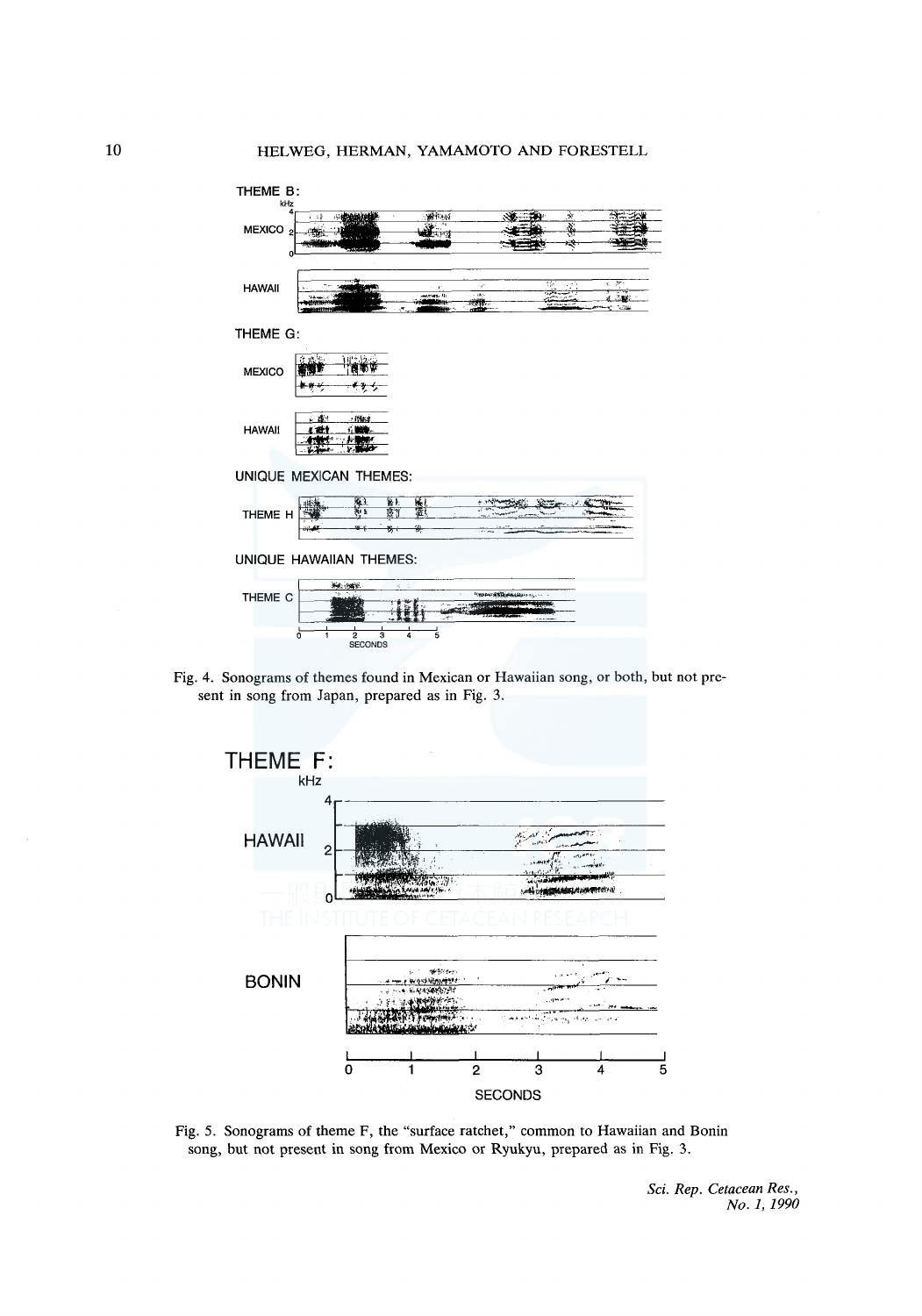

Fig. 6. Sonograms of themes found in Ryukyuan or Bonin song, or both, but not present in song from Hawaii or Mexico, prepared as in Fig. 3.

difficult to make a firm judgment from the quality of the available sonograms.

Fig. 6 describes four themes (I, J, K and L) present in Ryukyuan and/or Bonin song, but not present in Hawaiian or Mexican song. Ryukyan and Bonin song shared themes I and J. Additionally, Bonin song contains one unique theme (K). Ryukyuan theme L was not present in RYU322 or RYU323, and was produced only once in RYU319.

## *Comparisons of theme sequences within regions*

Table 3 shows the sequence of themes in each song sample. The sequences are arranged to highlight corresponding theme sequences across the different recordings within each region. In Hawaii, the sequence DEFAB appears in the song of Hl312 and of HI315. HI404 shares the sequence BCDE with HI315. The short sequences BD and DE are shared by all three samples.

The Mexican song samples show an apparent lesser degree of correspondence across song samples. The longest shared sequence is BED, found in MEX310B and MEX311. The two-theme sequence AB is found in all three samples. Again, however, the short duration of MEX310A limits this type of analysis.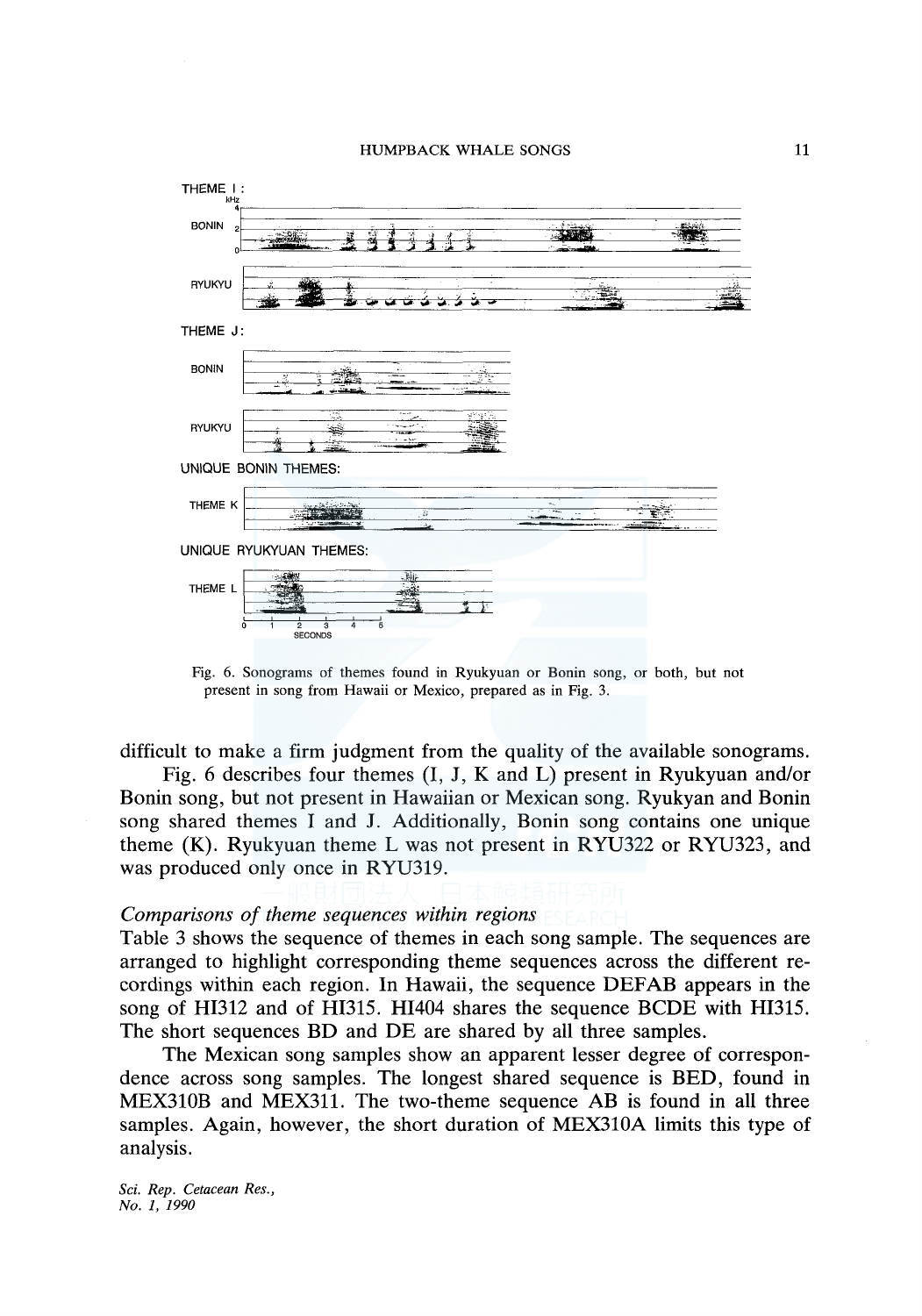| HI312                          |   |   |   | B            |   | D     | E                        |   | D       | G          | B | D           | Е  | F              | $\mathbf{A}$ | - B |     |     |    |   |   |     |
|--------------------------------|---|---|---|--------------|---|-------|--------------------------|---|---------|------------|---|-------------|----|----------------|--------------|-----|-----|-----|----|---|---|-----|
| HI315                          | в | F | A | B            | C | D     | - E                      |   |         |            |   | D           | E  | F              | $\mathbf{A}$ | B   | - D |     |    |   |   |     |
| HI404                          |   |   |   | В            | C | D     | E                        |   |         |            | В | D           |    |                |              |     |     |     |    |   |   |     |
| <b>MEX310A</b>                 |   |   |   |              |   | A B   |                          |   |         |            |   |             |    |                |              |     |     |     |    |   |   |     |
| <b>MEX310B</b>                 |   |   |   |              |   | A     | $\mathbf{B}$             | E | D/l     |            |   |             | B. | E.             | D            | E   | D   |     |    |   |   |     |
| <b>MEX311</b>                  | В | Е | D |              |   |       | $H$ G A B $\prime\prime$ |   |         |            |   | D H G A B E |    |                | - D          |     |     |     | H. | G | A |     |
| <b>BON414A</b>                 |   |   |   |              |   |       |                          |   | $K$ $F$ |            |   | A D E       |    | $\mathbf{I}$   | J            | K F |     | A D |    | E | л |     |
| <b>BON414B</b>                 | E | D | E | $\mathbf{F}$ |   | A D E |                          | D |         | $_{\rm F}$ |   | A D         | E  | $\blacksquare$ | J.           |     | F   | A   | D  | Е |   | - T |
| <b>RYU319</b><br><b>RYU322</b> |   |   | L | L            | J | Т     | $\blacksquare$<br>J      |   |         |            |   |             |    |                |              |     |     |     |    |   |   |     |
| <b>RYU323</b>                  |   |   |   |              |   |       | J                        |   |         |            |   |             |    |                |              |     |     |     |    |   |   |     |

TABLE 3. THEME SEQUENCES OF EACH SAMPLE OF SONG FROM EACH REGION. IDENTICAL THEMES OR THEME SEQUENCES WITHIN EACH REGION ARE ALIGNED TO HIGHLIGHT SIMILARITIES.

Note: Gaps between themes do not represent gaps in taping. Actual breaks in taping are indicated by "//"

The two Bonin samples share a six-theme sequence FADEIJ. The shorter sequence FADE was found twice in BON414A and three times in BON414B. The Ryukyuan song samples are short and generalizations are difficult. Nevertheless, similarities are seen across samples in the sequence IJ, shared by two song samples.

It is apparent that longer sequences (three or more themes) are not shared across the different regions, but several two-theme sequences are. Hawaii, Mexico and Bonin song all share the sequences DE and the inversion ED. Additionally Hawaii and Mexico share the sequence AB. Finally, Bonin and Ryukyu share the sequence IJ.

Inverted theme sequences are rare. Payne *et al.* (1983) found only five theme inversions among 1196 two-theme sequences recorded during the 1976-77 winter season in Hawaii. In our *within-region* data, inversion of DE and ED is relatively rare. Thus, in the Hawaiian songs, DE appears five times and ED twice. Similarly, in Bonin song DE appears six times and ED twice. In Mexican song, a reverse trend occurs: ED is the more common theme, appearing five times while DE appears only once.

Fig. 7 graphs the two-theme transitions from Hawaii, Mexico and Bonin for those song sessions having the greatest number of theme sequences: HI315, MEX311 and BON414B, respectively. The graphs reveal the general orderliness in which themes are sequenced, especially for MEX311. Additionally, the figures show the inversions of themes E and D in songs of individual whales from Hawaii and Bonin and theme omissions by these same whales. Theme omissions, e.g., singing the sequence BD rather than BCD, are not unusual (Payne *et al.* 1983, Fig. 2) although omission of a fundamental theme is considered aberrant (Frumhoff, 1983).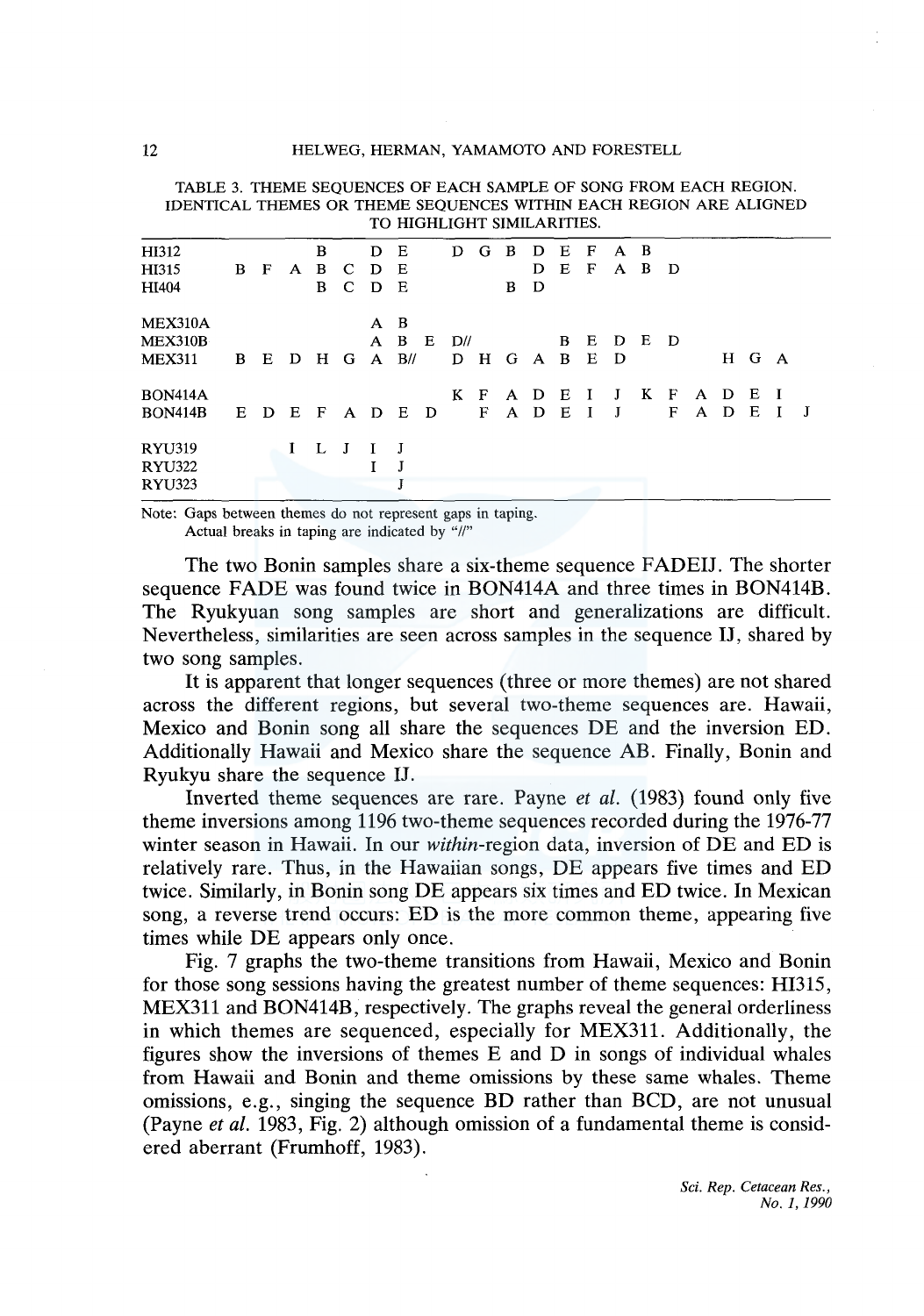

Fig. 7. Theme transitions of selected samples from Mexico, Hawaii and Bonin regions, based on data in Table 3. Frequency of transition is indicated within each arrow. Solid lines indicate usual transition order; theme reversals are indicated by dashed lines.

## *Unique sound units*

Despite the great variability of sounds produced during a singing session, the introduction of new or unusual sounds is rare (Frumhoff, 1983). The basic "library" of sounds available to singers appears to remain relatively constant. Variability and progressive change occur mainly by recombination of basic units or phrases. Novel sounds tend to become incorporated rapidly into the songs of whales in a common wintering ground (Payne *et al.*, 1983). The presence of a few sound units in one wintering ground that do not appear in another wintering ground, while at the same time the remaining sound units are shared, may indicate that those novel sounds were developed in the winter grounds themselves when whales are acoustically isolated (because of the great distances involved) from whales in other wintering grounds.

We found only three instances of sound units unique to a given wintering ground in our song samples from Mexico, Hawaii and the Bonin Islands. The Bonin song sample coded BON414A contains a unit in Theme I that appears to be unique to this region. The unit is shown in Fig. 8a and can be described as a "pulsive scream" with a highly variable frequency structure. Furthermore, theme I contains a subphrase that is composed of a unit not found in either Mexican or Hawaiian song. This is the series of J-shaped units shown in Fig. 8b which, together, comprise the central subphrase of theme I.

The sample of Mexican song coded as MEX311 contains a complex unit, shown in Fig. 8c, that appears to be unique to the singers in Mexican waters. This unit is found in theme H and is distinguished by a rapid change of harmonic structure between the initial and subsequent subunits, as well as by a rapid traverse of frequency.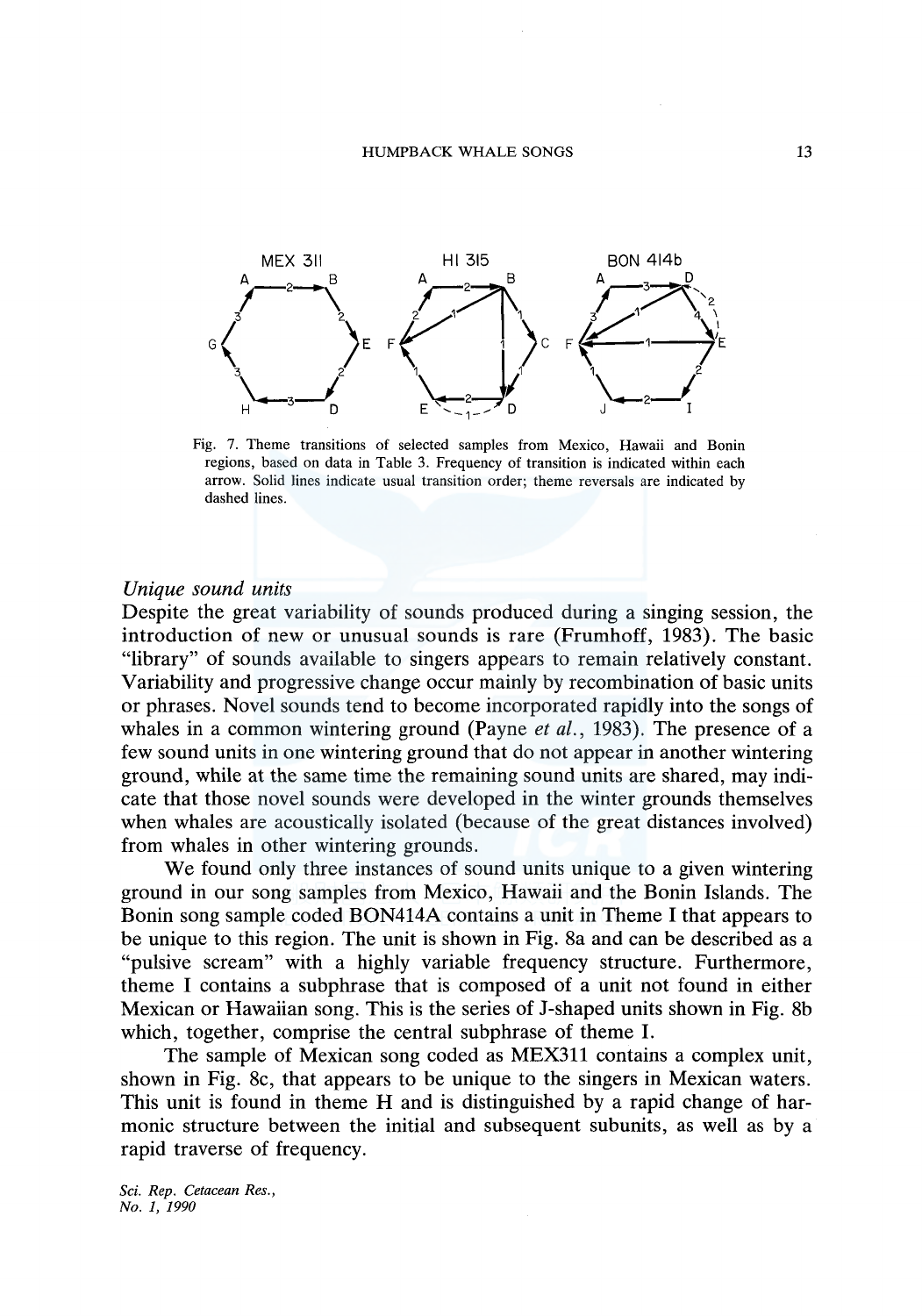

Fig. 8. Unique sound units in different wintering areas. *a.* The "pulsive scream" from Bonin theme I that is unique to the Bonin song samples. b. The J-shaped units that may comprise the central subphrase of theme I in Bonin song. c. The complex unit from Mexican theme H that is unique to the Mexican song samples.



Fig. 9. The percentage of overlap of song themes from the five wintering areas, based on the data of Table 2. The width of the lines connecting paired regions is proportional to the percentage of overlap.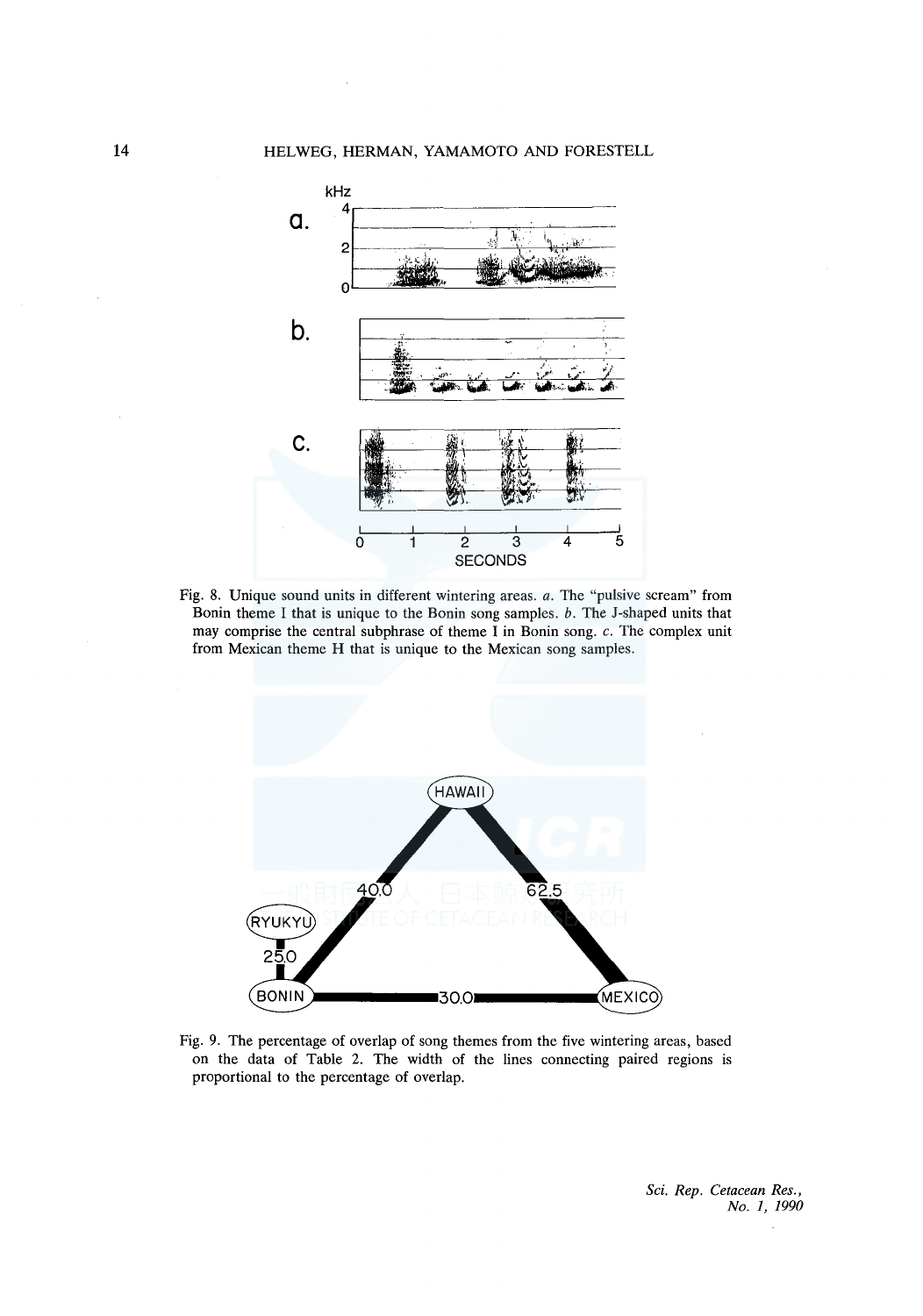### DISCUSSION

The comparison of themes across the different regions revealed varying degrees of theme overlap. Using the theme structure shown in Table 2, the percentage of overlap of two regions can be calculated as the number of shared themes divided by the total number of shared and unshared themes across the two regions, multiplied by 100. Fig. 9 illustrates the results obtained with this measure for each pair of regions. The largest overlap occurred for Hawaiian and Mexican song, then Hawaiian and Bonin song, then Mexican and Bonin song, and finally Bonin and Ryukyuan song. There was no overlap of Ryukyuan song with song from Hawaii or Mexico.

As we noted earlier, the Ryukyuan song samples we obtained were of very short duration, and it is probable that had longer samples been available more themes would have been found. Hence, at this time no firm conclusions are possible about the relationship between Ryukyuan song and songs from Hawaii or Mexico. The relationship between Ryukyuan song and Bonin song is probably closer than suggested by the low percentge of overlap shown in Fig. 9. Of the three Ryukyuan themes identified, two were also found in Bonin song. Ryukyu may not be a true winter terminus for humpback whales but only a temporary way-station along the migration route to the Bonin Islands or to points south, as was implied by Nishiwaki's (1959, 1960, 1962, 1966) data. In the future, further, detailed analysis of longer samples of Bonin song can help to answer questions about the degree to which whales visiting the Ryukyuan islands are affiliated with whales visiting the Bonin Islands.

The relatively large overlap of Hawaiian and Mexican song confirms earlier reports of Winn *et al.* (1981) and of Payne and Guinee (1983) of considerable song similarity across these regions. Spectrograms published in Payne and Guinee (1983) show that the seven themes found in 1979 Mexican song overlapped totally the seven found in Hawaiian song in that same year. This result is similar to our findings that five of six Mexican themes were found among the seven Hawaiian themes. Comparisons of the 1979 sonograms published by Payne and Guinee (1983) with those available here do not show any obvious similarity of themes, indicating that the song evolved considerably over the 10-year interval. This degree of change is not unexpected based on other analyses of progressive song change over years. (Payne *et al.,* 1983; Payne and Payne, 1985).

The overlap between Bonin and Hawaiian song and between Bonin and Mexican song, especially the presence of the three pan-Pacific themes in the songs of all three regions, suggests that whales in these wintering grounds are in acoustic contact during some portion of their migratory cycle. The percentage of overlap of pairings of Mexico, Hawaii and Bonin song, as shown in Fig. 9, varies directly with the distance between these locations: approximately 3,160 km from Mexico to Hawaii, 3 ,940 km from Hawaii to Bonin, and 7 ,056 km from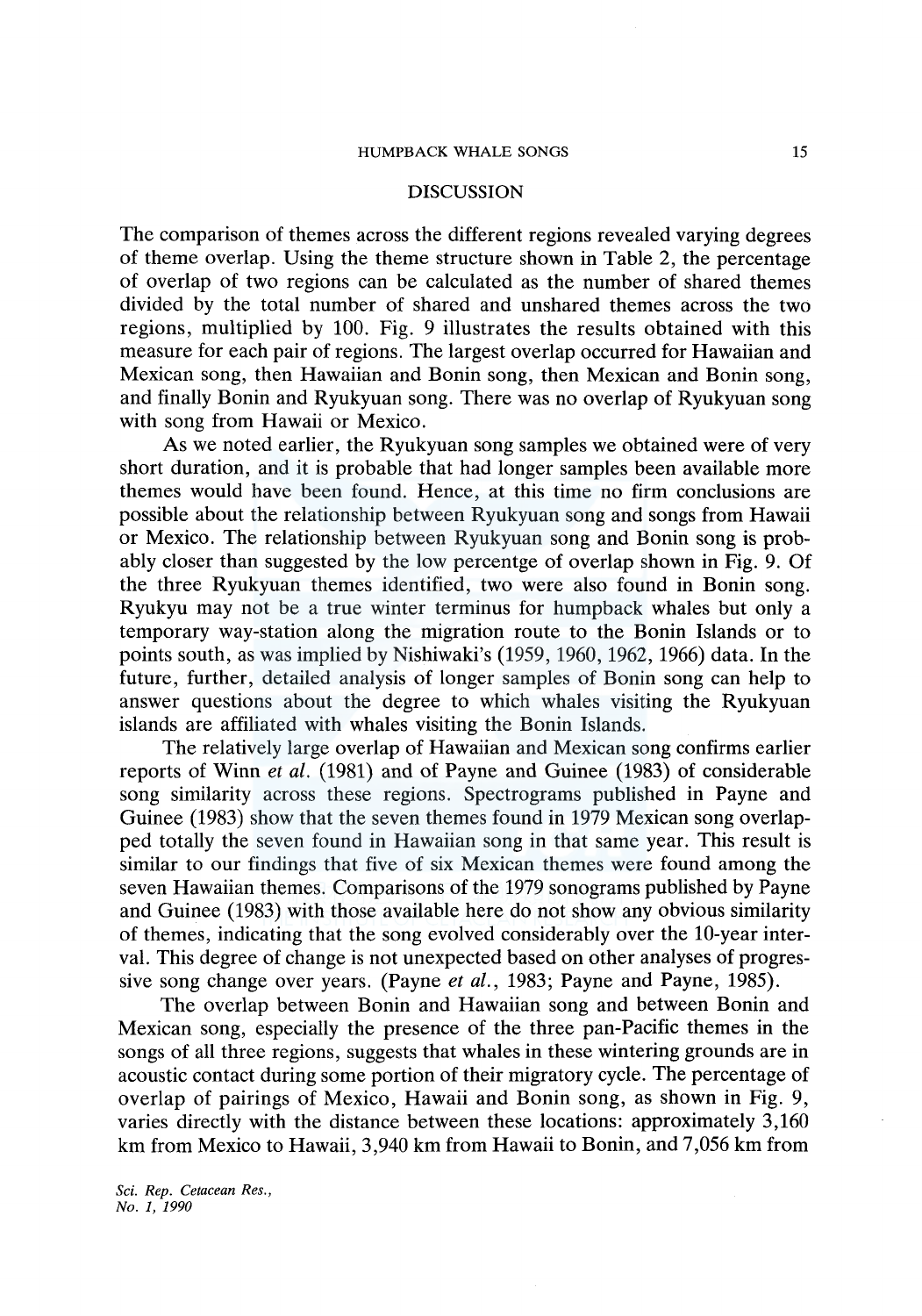Mexico to Bonin. The data thus suggest a decreasing degree of acoustic contact of the whales in these separated areas as a function of distance. The distance separating the winter grounds may not be the major variable determining song similarities and differences, however, and the data on the limitation in propagation distances of song (Frankel *et al.,* 1989; Payne and Guinee, 1983; Winn and Winn, 1978) make it unreasonable to assume that whales in one winter ground could be listening to whales in another winter ground. More important variables may be the degree of spatial separation of whales in the summer feeding grounds, the spatial separation of the migration routes taken by whales journeying to the different winter grounds, and the degree to which migratory interchange occurs between summer grounds and between winter grounds.

Whales visiting Hawaii and Mexico are known to appear in some of the same feeding sites in the summer, the western Gulf of Alaska, including Prince William Sound, and southeast Alaska, in particular (Baker *et al.,* 1986; Darling and Jurasz, 1983), allowing for song exchange during the late Fall months when some singing is heard (Matilla *et al.,* 1987; Mcsweeney *et al.,* 1989). Additionally, whales from the feeding grounds in Prince William Sound, the western Gulf of Alaska, and southeast Alaska may share portions of their migration routes during a journey to Hawaii or Mexico, allowing for song exchange during a time when singing has been heard (Tyack and Whitehead, 1983; Kaufman and Jenkins, 1985). Also, there is some dispersion of whales from a common feeding site to the different winter grounds of Hawaii and Mexico (Baker *et al.,* 1986; Perry, Mobley, Baker and Herman, 1988), so that a common late Fall song heard in a given feeding ground could appear in different winter grounds; additionally, some convergence of song could occur after return of whales from different winter grounds to the common feeding grounds, which would manifest itself in song similarity during the subsequent winter season. Finally, although apparently rare, visits between the Mexican and Hawaiian winter regions by indivisual whales during contiguous winter seasons has also been documented (Baker *et al.,* 1986; Darling and Jurasz, 1983; Darling and McSweeney, 1985), providing a further mechanism for song exchange, provided the song has not drifted too far during the intervening year. We also noted earlier the one case reported thus far of a whale visiting both Mexico and Hawaii in a single winter season.

It seems less likely that whales visiting the western Pacific winter grounds share a migration route with whales visiting the central or eastern Pacific grounds. Contact of Mexican/Hawaiian whales with Bonin whales may take place in the summer feeding grounds, however. Nishiwaki (1966) reported the recovery of six Discovery tags in the Ryukyuan Islands from humpback whales marked in the eastern end of the Aleutian chain. This feeding region may be close enough to the western Gulf of Alaska, a documented site to which some whales return from Hawaii (Baker *et al.,* 1986), to allow for acoustic contact.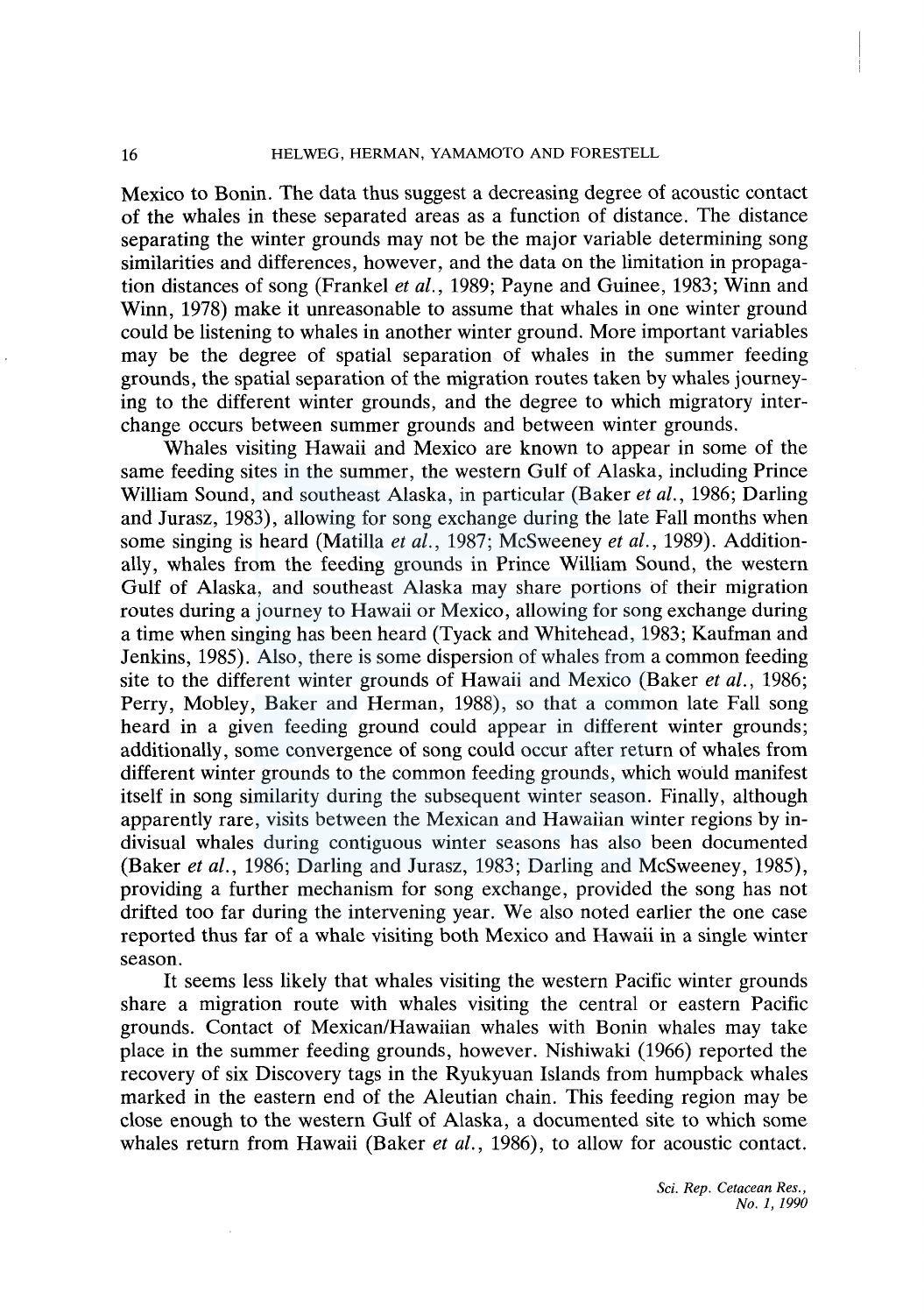Thus at least three mechanisms—contact in the feeding grounds, common migration routes, and interchange between winter sites by individuals-seem available for song exchange between Hawaii and Mexico. In the least, the first mechanism listed may also be available for song exchange between whales visiting Hawaii and the Bonin Islands. Our findings that the songs across the three regions are not identical, that some themes are not shared, and that some unique sound units occur in Mexican and Bonin song, suggest that acoustic contact across these three principal regions—Hawaii, Mexico and the Bonin Islands—is not complete, at least during the portion of the season when we sampled song.

A final consideration is the extent to which song similarity is correlated with genetic distance, and may therefore be an indicator of the separation of stocks. Baker, Palumbi, Lambertsen, Weinrich, Calambokidis and O'Brien (1990) examined mitochondrial DNA differences among humpback whales in the Farallon Islands near central California, the Hawaiian Islands, and southeast Alaska in the North Pacific, and the Gulf of Maine in the North Atlantic. They found the greatest genetic distance between the Gulf of Maine whales and those of the North Pacific, and considerably less disparity within regions of the North Pacific. Particularly, there was virtually no difference between the Hawaiian and southeast Alaska whales. It is interesting that photographic matches have shown that a majority of the photo-identified whales from southeast Alaska winter in Hawaii (Baker *et al.,* 1986; Darling and Jurasz, 1983; Darling and Mcsweeney, 1985; Perry *et al.,* 1988). The genetic distance between the whales of the Farallon Islands and those from Hawaii was greater than that between Hawaii and southeast Alaska but less than that between the North Atlantic and any region of the North Pacific. Photo-identification data suggests that whales from the Farallon Islands tend to winter in Mexico primarily (Calambokidis, Steiger, Cubbage, Balcomb, Bloedel and Bockus, 1989). The analyses of song differences in this paper, as well as earlier analyses by Payne *et al.* (1983) and Winn *et al.* (1981), reveal large song differences between North Atlantic and Mexican/Hawaiian whales and, in this paper, some differences between Hawaii and Mexico whales. Thus, genetic distance and song difference appear to be positively correlated, giving some support to the thesis of Payne and Guinee (1983) that song differences may be an indicator of separate stocks. If their thesis is correct, one would expect that mitochondrial DNA analyses of whales in Japanese waters would reveal a genetic distance from Hawaiian whales at least as great as that found between Hawaiian whales and those in the Farallon Islands. Efforts to obtain miotochondrial DNA data from whales in Japanese waters should thus prove fruitful for further understanding of stock separation and the relation of song differences to stocks. Additionally illuminating would be more extensive photographic analyses of whales in Japanese waters to search for individuals that might have appeared in other years in winter grounds to the east or in summer grounds shared with whales visiting Hawaii or Mexico.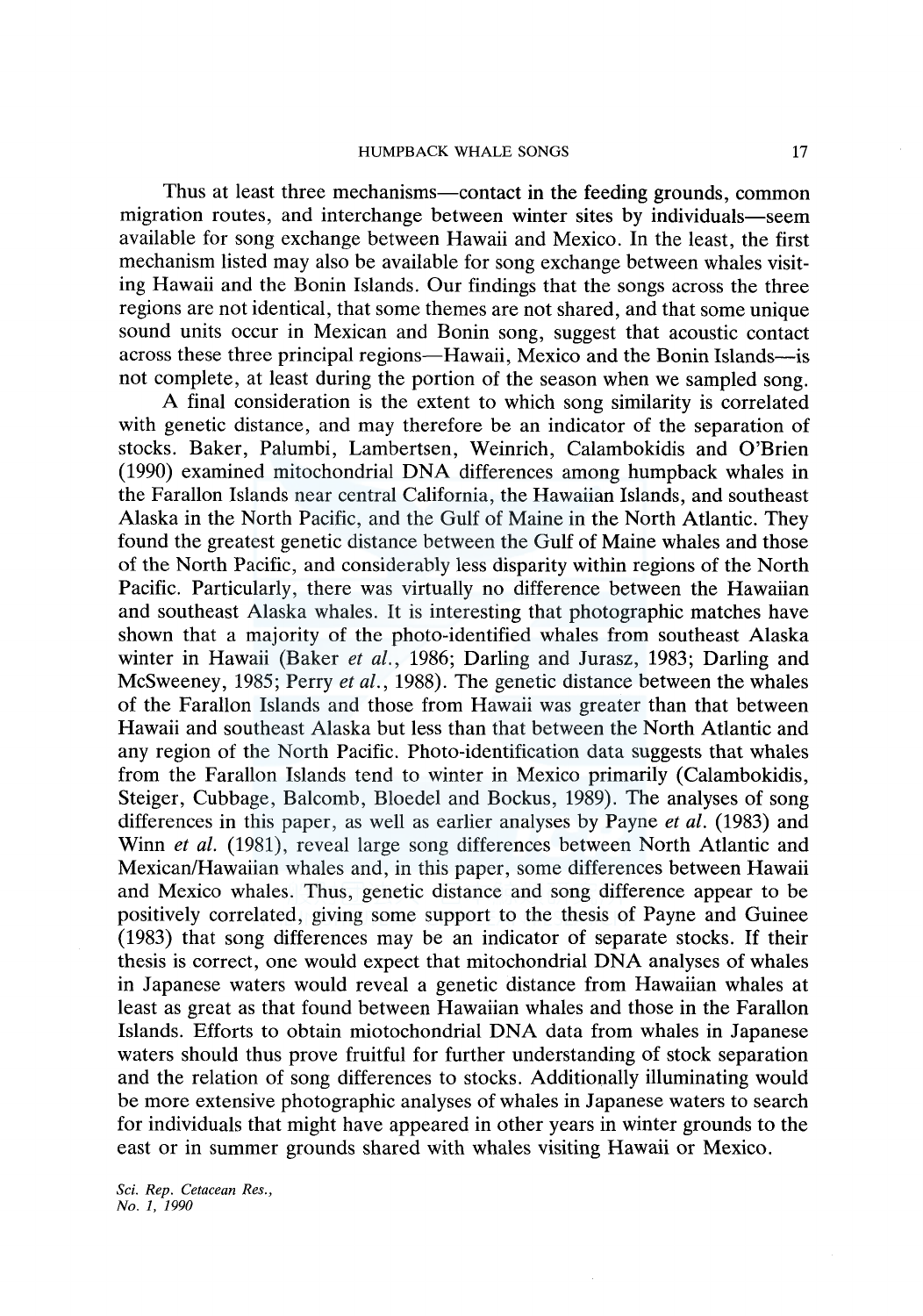## ACKNOWLEDGMENTS

We wish to thank the following people and organizations for their contribution of recordings of song: Tsuneo Nakamura and the Toba Aquairum for all samples of Ryukyuan song; Ken Balcomb and Diane Claridge of the Center for Whale Research, and Jorge Urban of Universidad Autonoma de Baja California Sur for all samples of Mexican song: the Kewalo Basin Marine Mammal Laboratory for the two samples of Hawaiian song obtained at South Kohala on the island of Hawaii; and the Pacific Whale Foundation for the samples of Bonin song and the sample of Hawaii song obtained in Maui. Recordings of Bonin song were made possible through the cooperation and support of TV-12 Tokyo, NHK Tokyo, and the Ogasawara Village Assembly. Songs recorded at South Kohala and at Mexico were supported by grants from the Center for Field Research (Earthwatch) to L.M. Herman and A. Frankel of the Kewalo Basin Marine Mammal Laboratory and to K. Balcomb of the Center for Whale Research. Sonograms were made through the cooperation of Dr V. Condax of the Department of Linguistics of the University of Hawaii.

## **REFERENCES**

- BAKER, C. S. and HERMAN, L. M. 1981. Migration and local movement of humpback whales through Hawaiian waters. *Can.* J. *Zool.* 59: 460-469.
- BAKER, C. S. and HERMAN, L. M. 1984. Aggressive behavior between humpback whales, *Megaptera novaeangliae,* wintering in Hawaiian waters. *Can.* J. *Zoo[.* 62: 1922-1937.
- BAKER, C.S., HERMAN, L.M., PERRY, A., LAWTON, W.S., STRALEY, J.M., WOLMAN, A.A., KAUFMAN, G.D., WINN, H.E., HALL, J.D., REINKE, J.M. and OsTMAN, J. 1986. Migratory movement and population structure of humpback whales *(Megaptera novaeangliae)* in the Central and Eastern North Pacific. *Mar. Ecol. Prog. Ser.* 31: 105-119.
- BAKER, C.S., PALUMBI, S.R., LAMBERTSEN, R.H., WEINRICH, M.T., CALAMBOKIDIS, J. and O'BRIEN, S.J. 1990. Influence of seasonal migration on geographical distribution of mitochondrial DNA haplotypes in humpback whales. *Nature* 344: 238-240.
- BROUGHTON, W. B. (1963). Glossarial index. pp. 824-910. *In:* R. G. Busnel (ed.) *Acoustic behavior of animals.* Elsevier, London.
- CALAMBOKIDIS, J., STEIGER, G.H., CUBBAGE, J.C., BALCOMB, K.C., BLOEDEL, P. and BocKUS, D.W. 1989. Abundance and distribution of blue and humpback whales in the Gulf of the Farallones. Abstract of the paper presented to the Eighth Biennial Conf. on the Biology of Marine Mammals, p.10, Pacific Grove, CA, December 1989. 81pp.
- CHITTLEBOROUGH, R. G. 1955. Aspects of reproduction in the male humpback whale, *Megaptera nodosa*  (Bonna-terre). *Austr.* J. *Mar. Fresh. Res.* 6: 1-29.
- CHITTLEBOROUGH, R. G. 1958. The breeding cycle of the female humpback whale *Megaptera nodosa* (Bonnaterre). *Austr.* J. *Mar. Fresh. Res.* 9: 1-18.
- CHITTLEBOROUGH, R. G. 1965. Dynamics for 2 populations of the humpback whale, *Megaptera novaeangliae*  (Borowski). *Austr.* J. *Mar. Fresh. Res.* 16: 33-128.
- CHU, K. and HARCOURT, P. 1986. Behavioral correlations with aberrant patterns in humpback whale songs. *Behav. Ecol. Sociobiol.* 19: 309-312.
- DARLING, J. D. and JuRASZ, C. M. 1983. Migratory destinations of North Pacific humpback whales *(Megaptera novaeangliae).* pp. 359-368. *In:* R. Payne (ed.) *Communication and behavior of whales.* Westview Press, Boulder. 643pp.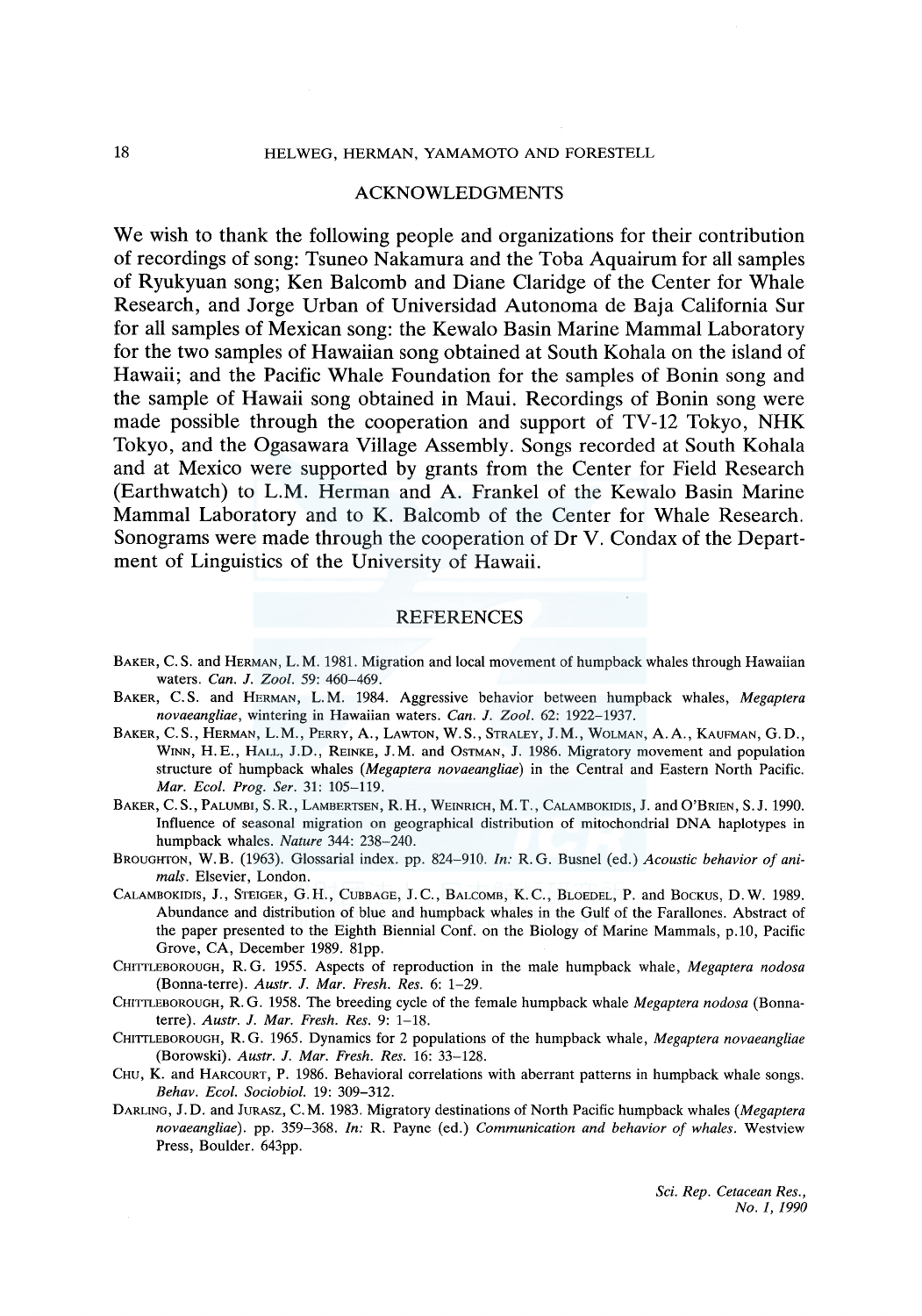- DARLING, J.D., GIBSON, K.M. and SILBER, G.K. 1983. Observations on the abundance and behavior of humpback whales *(Megaptera novaeangliae)* off West Maui, Hawaii, 1977-79. pp. 201-222. *In:* R. Payne (ed.) *Communication and Behavior of Whales.* Westview Press, Boulder. 643pp.
- DARLING, J.D. and McSwEENEY, D.J. 1985. Observations on the migrations of North Pacific humpback whales *(Megaptera novaeangliae). Can.* J. *Zool.* 63: 308-314.
- DAWBIN, W.H. 1966. The seasonal migratory cycle of humpback whales. pp. 145-169. *In:* K.S. Norris (ed.) *Whales, Dolphins, and Porpoises.* University of California Press, Berkeley. 788pp.
- FRANKEL, A.S., CLARK, C. W., HERMAN, L. M., GABRIELE, C. M., HOFFHINES, M. A., FREEMAN, T. R. and PAT-TERSON, B. K. 1989. Acoustic location and tracking of wintering humpback whales *(Megaptera novaeangliae)* off South Kohala, Hawaii. Abstract of the paper presented to the Eighth Biennial Conf. on the Biology of Marine Mammals, p.21, Pacific Grove, CA, December 1989. 81pp.
- FRUMHOFF, P. 1983. Aberrant songs of humpback whales *(Megaptera novaeangliae):* Clues to the structure of humpback songs. pp. 81-128. In: R. Payne (ed.) *Communication and Behavior of Whales.* Westview Press, Boulder. 643pp.
- GLOCKNER, D. A. 1983. Determining the sex of humpback whales *(Megaptera novaeangliae)* in their natural environment. pp. 447-464. *In:* R. Payne (ed.) *Communication and Behavior of Whales,* Westview Press, Boulder. 643pp.
- GLOCKNER, D.A. and VENUS, S.C. 1983. Identification, growth rate, and behavior of humpback whale *(Megaptera novaeangliae)* cows and calves in the waters of Maui, Hawaii, 1977-79. pp. 223-258. *In:* R. Payne (ed.) *Communication and Behavior of Whales.* Westview Press, Boulder. 643pp.
- GUINEE, L.N., CHU, K. and DORSEY, E.M. 1983. Changes over time in the songs of known individual humpback whales *(Megaptera novaeangliae).* pp. 59-80. *In:* R. Payne (ed.) *Communication and Behavior of Whales.* Westview Press, Boulder. 643pp.
- HELWEG, D. A. 1989. Diurnal and seasonal patterns of behavior and abundance of humpback whales *(Megaptera novaeangliae)* in Hawaiian waters. Unpublished Master's thesis, University of Hawaii, Honolulu. 133pp.
- HERMAN, L.M. and ANTINOJA, R.C. 1977. Humbpack whales in the Hawaiian breeding waters: population and pod characteristics. *Sci. Rep. Whales Res. Inst., Tokyo* 29: 59-85.
- HERMAN, L.M., FORESTELL, P.H. and ANTINOJA, R.C. 1980. The 1976/77 migration of humpback whales into Hawaiian waters: composite description. Springfield, VA: NTIS, PB80-162332. 55pp.
- JOHNSON, J.H. and WOLMAN, A.A. 1984. The humpback whale, *Megaptera novaeangliae. Mar. Fish. Rev.*  46: 30-37.
- KAUFMAN, G.D. and JENKINS, P.F. 1985. Comparison of Australian and Hawaiian humpback whale songs. Abstract of the paper presented to the Sixth Biennial Conf. on the Biology of Marine Mammals. Vancouver, Canada, November 22-26 1985.
- KELLOGG, R. 1929. What is known about the migrations of some of the whalebone whales. *Annual Reports of the Smithsonian Institution for 1928,* 467-494.
- LEVENSON, C. 1972. Characteristics of sounds produced by humpback whales *(Megaptera novaeangliae).*  NAVOCEANO Technical Note No. 7700-6-72. Washington, D.C. 20pp.
- MATILLA, D.K., GUINEE, L.N. and MAYO, C.A. 1987. Humpback whale songs on North Atlantic feeding grounds. J. *Mammal.* 68: 880-883.
- McSwEENEY, D.J., CHU, K.C., DOLPHIN, W.F. and GUINEE, L.N. 1989. North Pacific humpback whale songs: A comparison of southeast Alaskan feeding ground songs with Hawaiian wintering ground songs. *Mar. Mamm. Sci.* 5: 139-148.
- MoBLEY, J.R., HERMAN, L.M. and FRANKEL, A.S. 1988. Responses of wintering humpback whales *(Megaptera novaeangliae)* to playback of recordings of winter and summer vocalizations and of synthetic sound. *Behav. Ecol. Sociobiol.* 23: 211-223.
- NEMOTO, T. 1978. Humpback whales observed within the continental shelf waters of the Eastern Bering Sea. *Sci. Rep. Whales Res. Inst., Tokyo* 30: 245-247.
- NIKULIN, I.P. 1946. Distribution of cetaceans in seas surrounding the Chukchi Peninsula, Vol. 22 (pp. 255– 57). U.S. Naval Oceanographic Office, Washington, D.C. (translated in 1969).
- NISHIWAKI, M. 1959. Humpback whales in Ryukyuan waters. *Sci. Rep. Whales Res. Inst., Tokyo* 14: 49-87. NISHIWAKI, M. 1960. Ryukyuan humpback whaling in 1960. *Sci. Rep. Whales Res. Inst., Tokyo* 15: 1-15.
- NISHIWAKI, M. 1962. Ryukyuan whaling in 1961. *Sci. Rep. Whales Res. Inst., Tokyo* 16: 19-28.